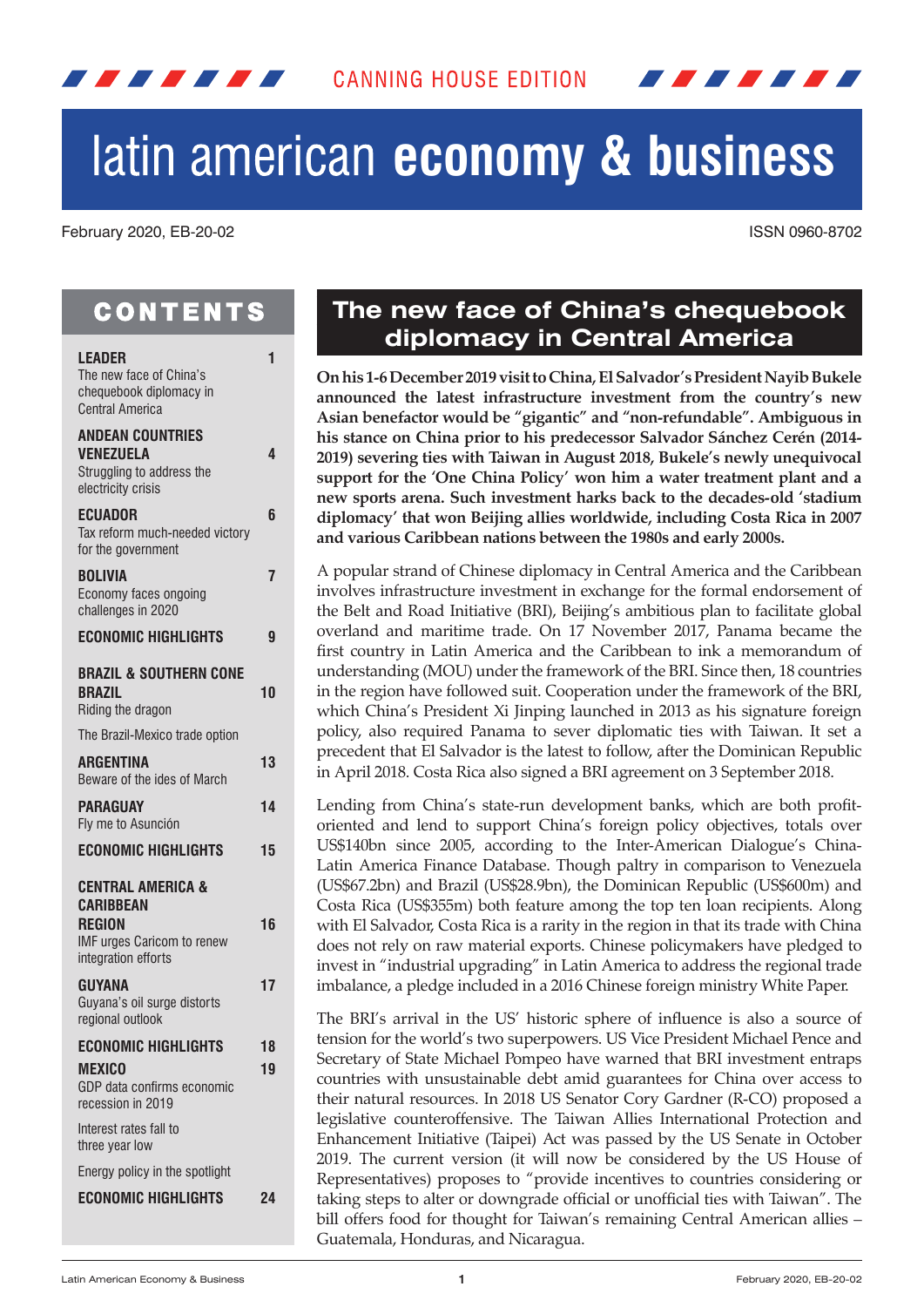"On 17 November 2017, Panama became the first country in Latin America and the Caribbean to ink a memorandum of understanding (MOU) under the framework of the BRI. Since then, 18 countries in the region have followed suit".

**Costa Rica fell slightly** from US\$214m to US\$198m in 2018, the bulk of which are "Since the signing of a FTA in 2011, the same year the China-backed national sports stadium opened, exports from semi-conductors and other electrical parts, according to United Nations Comtrade data. Costa Rica brought in a highly diverse basket of Chinese imports worth some US\$2.27bn. In 2017, Costa Rica attained phytosanitary permits to exports its pineapples to China following years of negotiations. On 3 September 2018, Costa Rica signed an MoU on the BRI".

#### **El Salvador**

In addition to a shiny new sports stadium, Bukele's reiteration of El Salvador's support for Beijing and the BRI has opened the door for a new national library and drinking water sanitation projects associated with Lago Ilopango, a lake on the borders of San Salvador, La Paz, and Cuscatlán departments, and the proposed 'Surf City' tourism development in La Libertad department. The new deals with China build on the 13 cooperation agreements signed in 2018 by Sánchez Cerén, who Bukele had accused of allowing China to interfere in national politics through a rice donation programme. Nor was there any suggestion of Bukele's warmth towards Beijing in his 40-page election manifesto, which neglected to mention either Taiwan or the People's Republic.

The infrastructure projects may have sweetened El Salvador's new government, but the 2018 establishment of diplomatic ties with Beijing put it at odds with its sugar producers. In February 2019, El Salvador's national sugar growers' association (AAES) filed a complaint before the supreme court's constitutional chamber against the cancellation of El Salvador's free trade agreement (FTA) with Taiwan (one of the conditions of establishing relations with Beijing was the cancellation of all treaties with Taiwan). AAES argues that the decision to cancel the FTA – which was due to take effect from 15 March – was abrupt, unilateral, and did not follow due process. The Chinese embassy in San Salvador moved to quell fears in March 2019, tweeting: "Chinese businesses are motivated to buy sugar and other products from El Salvador". Sugar accounted for 95% of El Salvador's exports to China in 2018.

#### **Panama**

Before it landed in Panama, the initial scope of the BRI, known previously as One Belt, One Road, the New Silk Route, or other variations, had been to revive the ancient Silk Roads through Eastern China, Central Asia, and Eastern Europe, and maritime routes through port and canal development, mostly in the Indian Ocean. To clarify which projects qualified as 'BRI projects', in April 2019 President Xi said China's National Development and Reform Commission, the country's top economic planning body, would draw up a list.

The improvement of port infrastructure and the application of port tariffs consistent with those applied to international vessels, has formed the backbone of China-Panama cooperation. The addition of a fourth berth to the Colón Container Terminal, executed by China Harbour Engineering Corporation (CHEC), the Chinese company with by far the largest portfolio of projects in Latin America, is one of four Panama Canal-related developments. Perhaps the most significant is the award (also to a consortium including CHEC) of the 4km-long fourth bridge over the Canal that will connect the centre of Panama City with the cities of Arraiján and La Chorrera in Panamá Oeste province. Yet since the election in May 2019 of President Laurentino Cortizo, who is more sceptical of China than his predecessor, Juan Carlos Varela (2014-2019), Chinese companies appear to have lost ground. China Railway Engineering Corporation failed in a recent bid to build a new line of the Panama City metro; and the proposed US\$5.5bn Panama-Chiriquí high-speed rail link, which Varela and Chinese partners agreed to explore in 2017, appears to have been shelved.

## **Costa Rica**

Since the signing of a FTA in 2011, the same year the China-backed national sports stadium opened, exports from Costa Rica to China fell slightly from US\$214m to US\$198m in 2018, the bulk of which are semi-conductors and other electrical parts. Costa Rica brought in a highly diverse basket of Chinese imports worth some US\$2.27bn. In 2017, Costa Rica attained phytosanitary permits to exports its pineapples to China following years of negotiations. On 3 September 2018, Costa Rica signed an MOU on the BRI.

The 2015 award of the contract, again to CHEC, to upgrade national route No.32 from San José to the Caribbean city of Limón represents the single largest Chinese investment in Costa Rica. The state-run Export Import Bank of China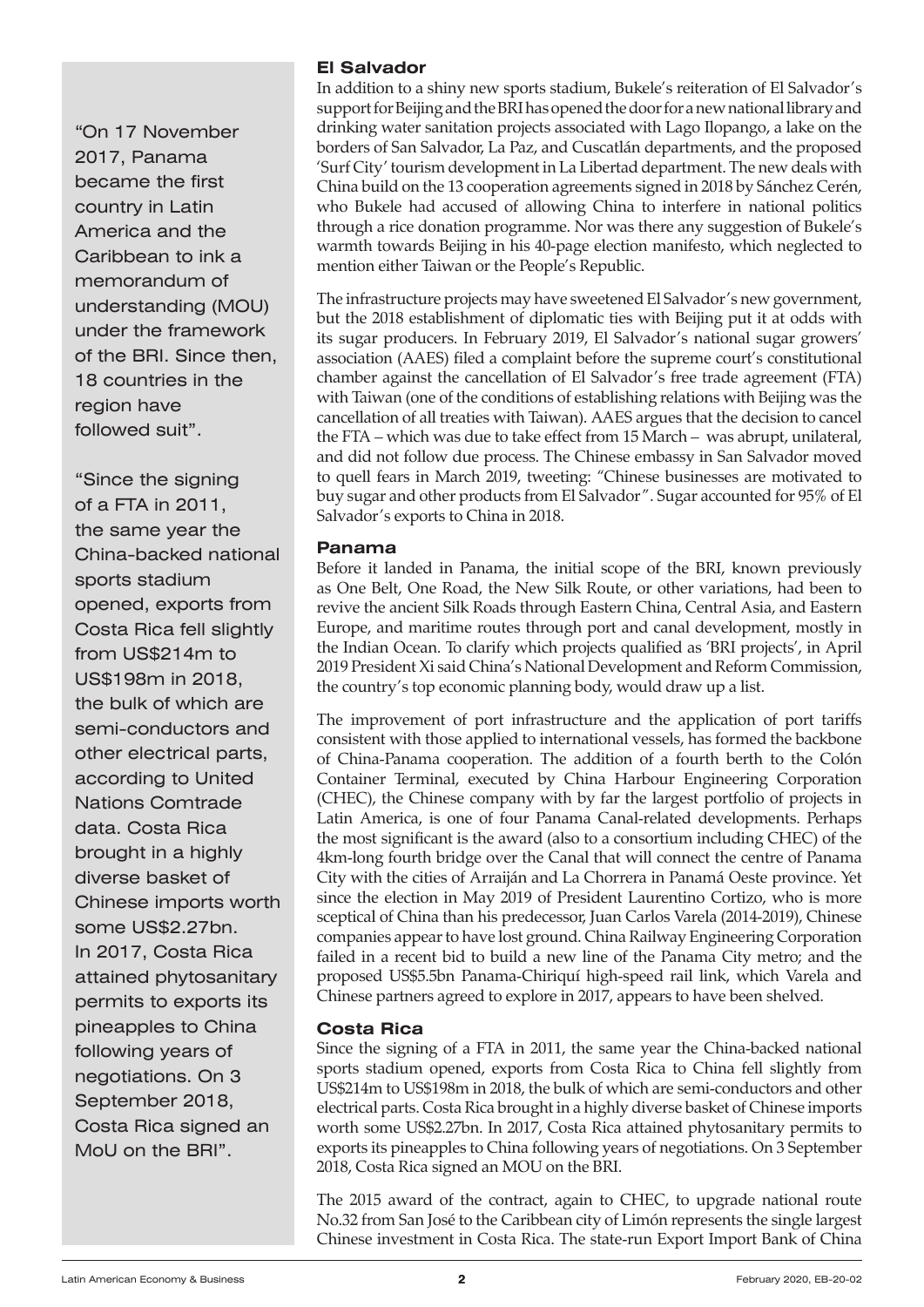is financing US\$395m of the project's US\$465m total cost. The People's Bank of China also paid in US\$50m to Costa Rica's US\$450m transportation infrastructure programme, which is administered through the China Co-financing Fund for Latin America and the Caribbean.

Despite some fruitful cooperation on trade and infrastructure, China-Costa Rica relations have been tested by a long-running dispute over the US\$1bn national oil refinery (Recope), which centred on a potential conflict of interests. Huanqiu Contracting & Engineering Corp, the company that conducted the project's feasibility studies, is a subsidiary of China National Petroleum Corporation International (CNPCI), the Chinese partner. On 31 October 2019, the International Chamber of Commerce's Court of Arbitration in London ordered the dissolution of joint venture the Sociedad Recontructora China-Costarricense (Soresco) and for CNPCI to transfer the company's remaining US\$36bn to the Costa Rican government.

## **Dominican Republic**

In September 2018, the Dominican Republic's President Danilo Medina wrote to China Civil Engineering Construction Corporation (CCECC), listing a number of development projects that might be of interest to the state-owned infrastructure company. Among them were a railway between the Dominican Republic (DR) and neighbouring Haiti, dams in the Monseñor Nouel province and on the Boba-Baquí rivers, and the modernisation of the Arroyo Barril port.

Song Yang, director of CCECC's foreign aid division, responded with interest in pursuing feasibility studies for electricity distribution projects, opening the possibility of concessional loans offered, or in the form of aid. The exchange of favours is not limited to infrastructure cooperation. Declarations of support for the BRI have been met in kind with China's backing for the DR's nonpermanent seat on the United Nations Security Council, which it eventually took on 1 January 2019. Meanwhile, DR exporters of rum, mango, avocado, and coffee are all hoping that efforts to market their products in China will yield dividends and enable the country to broaden the sale of raw materials such as nickel, aluminium, and some medical equipment and pharmaceuticals that make up the bulk of its exports.

## **Honduras, Guatemala, and Nicaragua**

The Chinese infrastructure project in Central America to attract most global media attention has been the proposed Nicaragua Canal. Embattled President Daniel Ortega insisted on 14 August 2019 that the project would go ahead as planned but Wang Jing, the project's figurehead and CEO of the now dissolved Hong Kong Nicaragua Development Corporation (HKND) seems to have disappeared from view. Even before the protests sparked by President Ortega's proposed 2018 social security reforms, international rights groups complained about the illegal expropriation of land for the project.

Similarly, in Honduras, Chinese company Sinohydro's tentative steps into investing in the country's infrastructure sector as a partner in the Aguas Zarca dam project, ran up against local resistance. Sinohydro had pulled out of the project as tensions with indigenous Lenca culminated in the murder of Goldman Environmental Prize winner Bertha Cáceres in 2016. However, Sinohydro returned to the country to construct the Patuca III hydroelectric project that was inaugurated in October 2018.

US President Donald Trump's November 2019 decision to cut aid to Honduras, along with El Salvador and Guatemala as a punitive measure for failing to stem the flow of migrants towards the US southern border, has tested relations with Taiwan. Yet on an October 2019 visit to Taipei, ahead of taking office in January this year, Guatemala's President Alejandro Giammattei pledged to "stand with Taiwan". Given this, potential US incentives to resist recognition of the People's Republic, and Nicaragua's international isolation, an imminent switch from these countries seems more remote. But as Bukele's volte face has shown, Beijing's unique brand of incentive can be just as persuasive.

**Mercosur** figurehead and CEO of the now dissolved Hong Kong Nicaragua Development "The Chinese infrastructure project in Central America to attract most global media attention has been the proposed Nicaragua Canal. Embattled President Daniel Ortega insisted on 14 August 2019 that the project would go ahead as planned but Wang Jing, the project's Corporation (HKND) seems to have disappeared from view. Even before the protests sparked by President Ortega's proposed 2018 social security reforms, international rights groups complained about illegal expropriation of land for the project".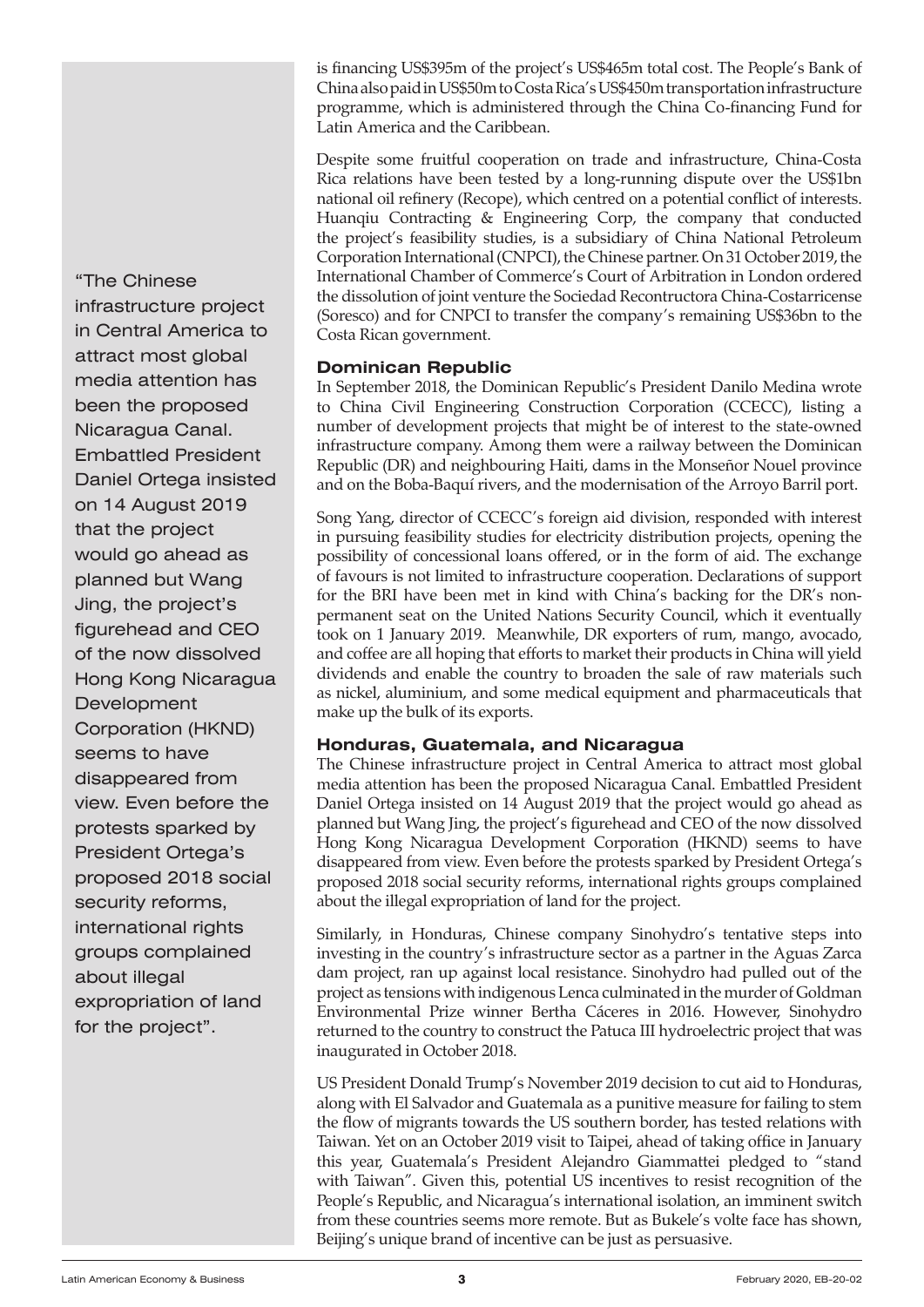## **VENEZUELA |** ENERGY

## **Struggling to address the electricity crisis**

<span id="page-3-0"></span>**The 2019 Global Competitiveness Index, released by the World Economic Forum on 8 October 2019, ranked Venezuela 133rd out of 141 countries, making it the second worst performing economy in the region, only followed by Haiti. One of the factors that led to this outcome was the quality of its electricity supply, a category in which Venezuela ranked 123rd, meaning it provides one of the worst electrical services in the world.**

In 2019, large areas of the country suffered electricity failures and five national blackouts were registered (on 7, 25, and 29 March, 9 April, and 22 July), the first of which lasted a continuous period of four days before the service was partially restored, representing the longest blackout in national history. To date, the service has been by-and-large re-established in the capital city, Caracas, but disruptions persist everywhere else.

There is a crisis in the electricity sector despite the fact that Venezuela has the natural resources and infrastructure required to generate enough electricity for its internal consumption and has even exported it in the past. In 1986 Venezuela inaugurated the hydroelectric plant with the highest installed capacity in the world at that time, the Guri Dam in Bolívar state.

In a 2018 report entitled 'Venezuela en Apagón' ('blackout in Venezuela'), Transparencia Venezuela - the local chapter of international anti-corruption NGO Transparency International - brought together the country's top electricity experts and determined that the current crisis can be traced to a decade-long process of deterioration of the electric grid due to its politicisation, which was exacerbated by the 2007 nationalisation of the sector and the issuing of two electrical emergency decrees in 2010 and 2013 (decrees 7728 and 09).

With the arrival of former president, Hugo Chávez (1999-2013), in 1999, the approval of a new constitution and the call for elections for all public offices (the so-called 'mega elections' of 2000) enabled the new ruling Movimiento Quinta República (MVR) party to amass unprecedented leverage over the political system. During Chávez's third presidential term, this control was extended to the main industries of the country by a programme of nationalisation and expropriation, through the implementation of the Chávez government's plan, the 'first socialist plan 2007-2013'.

This included all companies related to the electricity sector, the telephone company (CANTV), the Banco de Venezuela (BDV) commercial bank, and part of the steel complex and ports in the Orinoco oil belt - where most of the country's oil reserves are located –and other sectors deemed of strategic interest. Critics maintain that ruling elites used nationalisation to gain direct control over public resources, divert funds toward partisan use, and create patronage jobs while generating negative returns and deteriorating the quality of services.

In the case of the electricity sector, nationalisation eliminated the previous model of mixed participation that ensured the separation of the activities of generation, transmission, distribution, and commercialisation of electricity. Instead, it created the Corporación Eléctrica Nacional (Corpoelec) - which combined all public and private electricity companies - and merged Corpoelec with the electric energy ministry, eliminating in one stroke competition and accountability.

The nationalisation also effectively ended the implementation of the development plan for the national electricity system (PDSEN) 2005-2024, a detailed investment plan in infrastructure, maintenance, and capacitybuilding. Instead, a significant amount of resources allocated to this plan have

**Internal consumption** and has even exported it in the past. In 1986 Venezuela "There is a crisis in the electricity sector despite the fact that Venezuela has the natural resources and infrastructure required to generate enough electricity for its inaugurated the hydroelectric plant with the highest installed capacity in the world at that time, the Guri Dam in Bolívar state".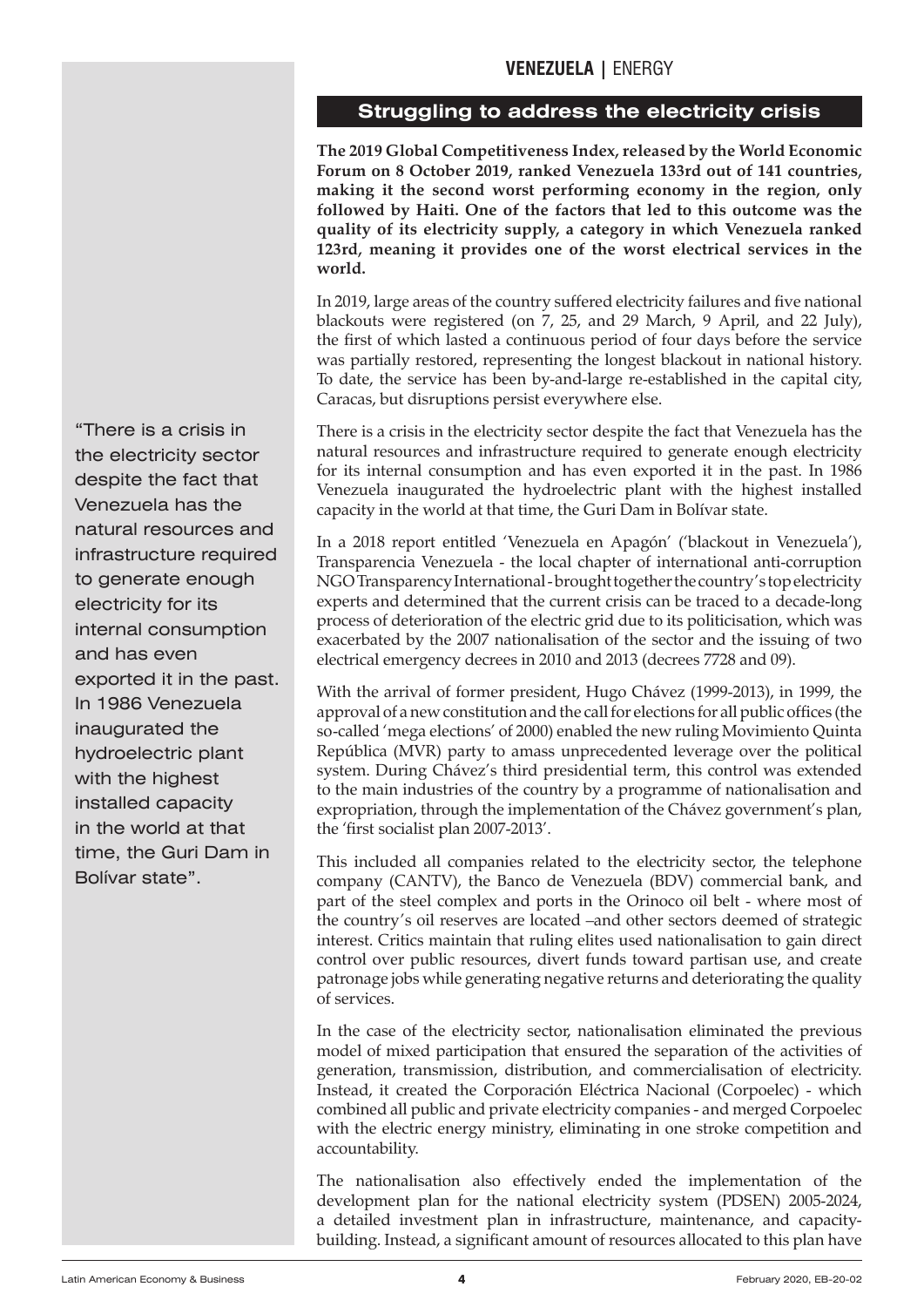since been invested in new ad hoc projects. This has led to a rapid deterioration of the electric industry despite large-scale investments, particularly during a period of historically high oil prices (2008-2013).

In 2010, just three years after the nationalisation, the government was compelled to declare an electrical emergency and enacted the first emergency decree. This measure accentuated the politicisation and inefficiency of the sector by explicitly allowing direct allocations - that is, by permitting the allocation of government funds without the need for public and competitive tenders. Corruption cases began to surface when the opposition gained control of the national assembly in 2016 and began auditing spending in the sector.

According to Transparencia Venezuela, between 2010-2015 as much as US\$40bn in generation and transmission equipment was disbursed through direct awards following political criteria. The newly allocated resources were spent on projects not contemplated in the PDSEN and at a considerable surcharge. In 2017, the national assembly's special commission to investigate the electricity crisis denounced that the awarding of contracts was done without tenders and planned expenses were exceeded by 180% over the period between 2011-2013. The commission estimated that during this period, the cost per kilowatt climbed from US\$800 to US\$2,778, costing the nation US\$25.38bn. National Deputy Jorge Millán, head of the special commission, revealed that the electricity emergency had been used to facilitate the process of diversion of funds.

In parallel, the prohibition on state-owned enterprises to outsource services, issued in 2012, increased by 46% the roster of workers employed in the electricity sector between 2011 and 2012, most of whom lacked necessary technical training. Critics complained that these hires responded to political motivations - the creation of patronage jobs - in preparation for Chávez's third re-election campaign in 2013.

The second electrical emergency decree was issued in 2013. While leaving in place the same institutional framework and extending the validity of direct allocations, it effectively militarised Venezuela's electricity system by designating all related to the industry as 'security areas' and restricting access to all information. As of January 2020, there are no official figures from the electricity industry beyond 2013.

Furthermore, since 2013 the electric energy ministry (and Corpoelec, since both are headed by the same individual) have been for the most part led by members of the military: Lieutenant Jesse Chacón (2013-2015) and Major General Luis Motta Domínguez (2015-2019). This corresponds with the broader trend of militarisation that has taken place across the public sphere since President Nicolás Maduro assumed power in 2013. At the height of the crisis in April 2019, Motta Domínguez was dismissed and two civilians have held the post since: Igor José Gavidia and Freddy Brito Maestre.

Following a year of intense political conflict, in which many public protests were triggered by discontent over the suspension of electric services, according to the Observatorio Nacional para la Conflictividad Social (OVCS) – a local NGO that measures protests across the country - no significant reforms to the electric system have been introduced.

Tellingly, there have been no modifications of the electricity subsidy, which allows Venezuelans to pay US\$0.31 for every kilowatt consumed, "the cheapest tariff in the world since the international average is US\$0.92" according to Chacón. It is likely that there will be further disruptions in the provision of the electric supply in 2020. Notably there are signs that the population is starting to adapt to this new status quo, with an increase in the purchase of electric generators and a growing relocation to Caracas in a bid to ensure more reliable access to electricity.

**Mercosur** Instead, a significant amount of resources allocated to this plan<br>. have since been<br>. "The nationalisation also effectively ended the implementation of the development plan for the national electricity system (PDSEN) 2005-2024, a detailed investment plan in infrastructure, maintenance, and capacity-building. invested in new ad hoc projects. This has led to a rapid deterioration of the electric industry despite largescale investments, particularly during a period of historically high oil prices (2008- 2013)".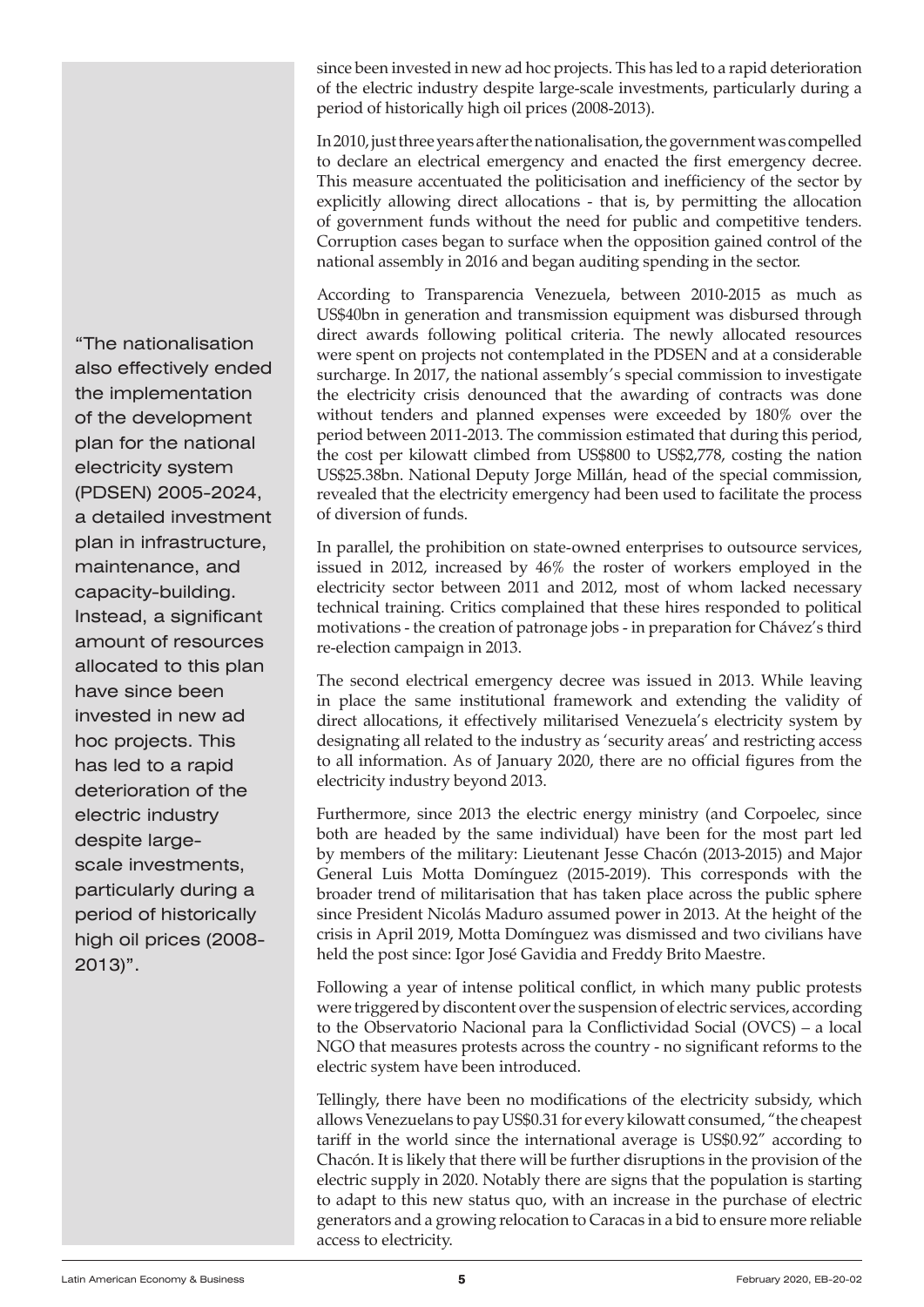## **ECUADOR |** ECONOMY

## **Tax reform a much-needed victory for the government**

**On 1 January Ecuador's 'tax simplicity and progressivity law' came into effect following its final approval by the national assembly on 30 December 2019. The law is an important part of the packet of measures which the government led by President Lenín Moreno is seeking to implement in order to comply with the conditions attached to Ecuador's US\$4.2bn loan from the International Monetary Fund (IMF). Although the law will raise fairly modest funds, its approval is a much-needed victory for an administration which has faced significant opposition to its tax reform plans.** 

The tax simplicity and progressivity law was first submitted to Ecuador's national assembly for consideration on 21 November 2019 following the legislative body's overwhelming rejection of the more comprehensive 'economic growth law' on 17 November.

The new law shares much of the same content as the failed bill with regard to tax reform but omits the more controversial measures aimed at advancing fiscal responsibility, such as a setting a limit on public spending, and reforms to increase the independence of Ecuador's central bank (BCE). As well as the objectives suggested by its name, the tax simplicity and progressivity law seeks to spur productivity and increase revenue, necessary for the reduction of the country's large fiscal deficit.

According to the government, the law has simplified income tax legislation for microenterprises, agriculture, livestock, and specifically banana producers, as well as the income tax system for companies in general through the elimination of advance income tax payments. The latter measure also aims to stimulate growth by providing businesses with more liquidity in a year in which Ecuador's economic growth is forecasted to reach only 0.2%, according to IMF projections.

In terms of the reforms which principally aim to raise revenue for the government, for consumers the most significant measures are the imposition of a value-added tax (VAT) of 12% on imported digital services and a new tax on mobile phone plans. Large businesses whose 2018 revenues exceeded US\$1m will face a temporary tax, programmed for three years from 2020 onwards, with three different tax rates established depending on their 2018 revenue. Finally, the government hopes to raise significant funds from a new withholding tax on dividends received by foreign shareholders.

According to the congressional economic commission, the tax simplicity and progressivity law is projected to raise an additional US\$620m in 2020, a modest amount when contrasted with the deficit of US\$3.38bn projected for 2020 by the economy & finance ministry. Nonetheless, the passing of the law has reassured the IMF and investors after a tumultuous few months for the Moreno administration's reform programme following the October 2019 protests sparked by the economic growth law.

Indeed, in a 19 December 2019 statement, the IMF cited the progress of the tax reform bill in the legislature as a justification for the release of US\$500m to Ecuador as a part of the country's loan. Nevertheless, as cited by the IMF, the next steps for the Moreno government include returning to its attempts to reform the BCE and improve fiscal sustainability, which, as shown by the failure of the economic growth law, will be an uphill struggle.

<span id="page-5-0"></span>**Mercosur** the independence of Ecuador's central bank (BCE). As well as the objectives "The new law shares much of the same content as the failed bill with regard to tax reform but omits the more controversial measures aimed at advancing fiscal responsibility, such as a setting a limit on public spending, and reforms to increase suggested by its name, the tax simplicity and progressivity law seeks to spur productivity and increase revenue, necessary for the reduction of the country's large fiscal deficit".

**6**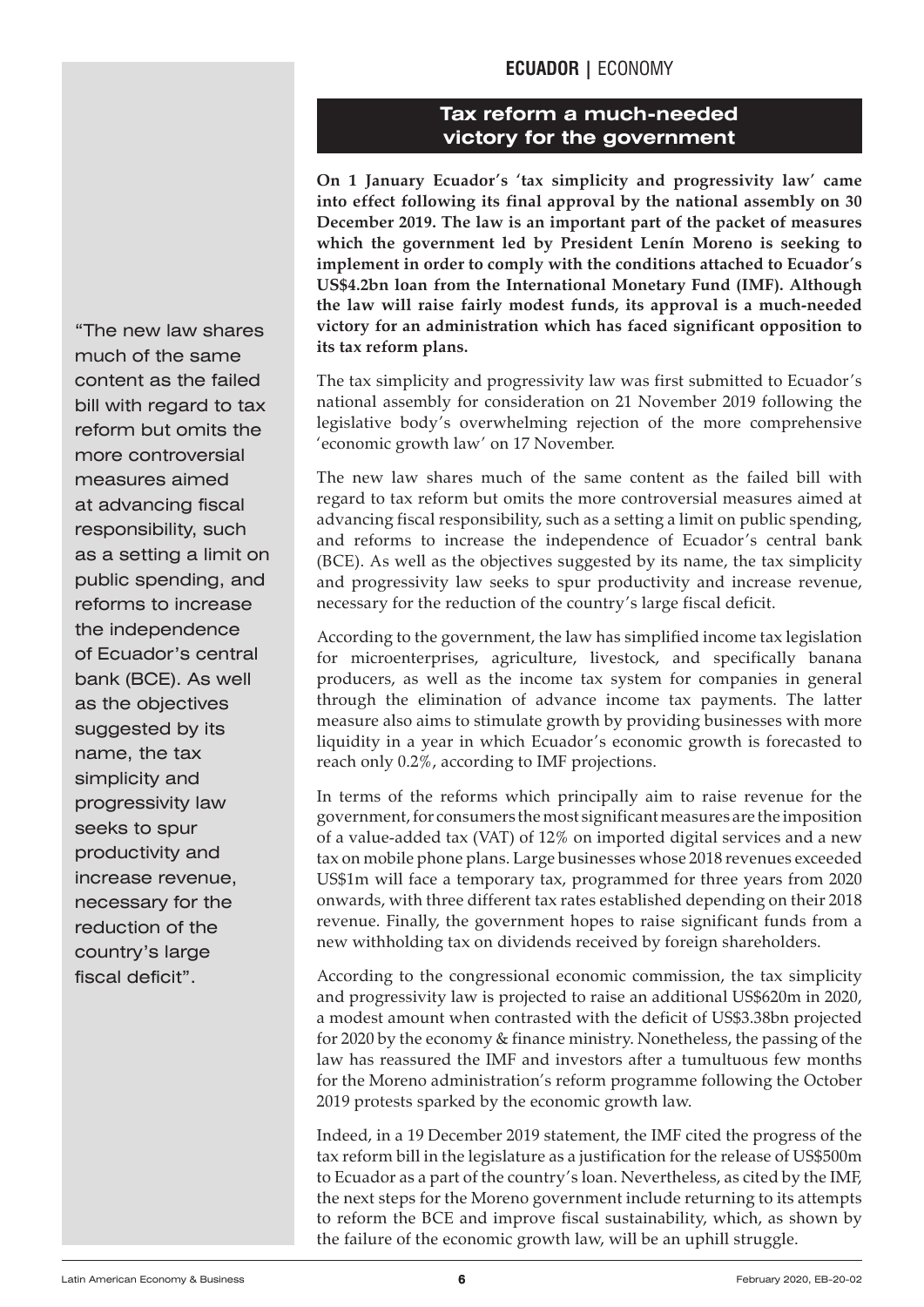## **BOLIVIA |** ECONOMY

## **Economy faces ongoing challenges in 2020**

**According to a report published by the World Bank on 8 January 2020, although economic growth in Bolivia slowed dramatically in late 2019 amid social unrest following the October general election and subsequent resignation of former president Evo Morales (2006-2019) in November, the outlook for 2020 is tentatively positive. Current estimates are for economic growth of 3% in Bolivia in 2020, 3.2% in 2021, and 3.4% in 2022. This rate is above the predicted average for Latin America and the Caribbean of 1.8%, as well as above the predicted global growth rate of 2.5% for 2020.**

The other slightly positive sign for Bolivia and the government of interim president Jeanine Añez is that 2019 saw the lowest registered rate of inflation in Bolivia in a decade. Having peaked at 7.18% in 2010, inflation fell to 1.47% in 2019, and in fact saw a negative score of 1.54% deflation for the month of December, driven largely, according to the national statistics institute (INE), by a decrease in the price of food and non-alcoholic drinks.

While this apparently flat rate of inflation will come as good news for those who may have feared that the political crisis could trigger similar economic issues as in Venezuela, which has seen soaring hyperinflation in recent years, there are concerns that it could mark the beginning of a deflationary spiral, which would likely be exacerbated by lower regional demand for Bolivian products, driven in turn by poor economic outcomes across Latin America.

As much as Bolivia's internal situation was cited as the contributing factor in poorer-than-expected growth figures for 2019 (down to 2.8% from a predicted 4%, according to the World Bank), the country is at the mercy of regional and global trends. Economist José Gabriel Espinoza noted in a late December 2019 interview with US-based news website, *Voz de América*, that ongoing protests in Chile had negatively impacted Bolivia's economy, given that most Bolivian exports have to pass through that country's ports for onwards shipment.

Similarly, the World Bank report notes that the economic recession in Argentina has negatively impacted both the demand for goods from Bolivia (approximately 46% of Bolivia's petroleum gas exports – which make up 32% of total exports from the country – go to Argentina), and the value of remittances from migrant seasonal workers who have crossed the border into northern Argentina.

As any Bolivian economist could confirm, neither supply chain disruption nor reliance on the caprices of the international market are new problems. It has been suggested that one reason for the economic slowdown observed in December 2019 was the road blockades that were put in place across major supply routes amidst the political chaos. These blockades, which were led by supporters of Morales, resulted in shortages of food supplies in Santa Cruz department, and of fuel and liquified petroleum gas (LPG) in La Paz department. Given that many Bolivians rely for their livelihoods on selling these products for a small mark-up, it seems entirely plausible that even a relatively short period of interrupted supply would result in decreased spending and demand.

It is this heavy reliance on the informal sector that should be an obvious target of future Bolivian leaders' efforts to modernise and stabilise the economy. One of the major criticisms levelled at Morales' 14 years in power is that he dramatically increased the country's fiscal deficit – which has been almost 7.5% of GDP since 2015 – without making any real progress in bridging the gap between the large section of the population working in

<span id="page-6-0"></span>the informal economy and large-scale export producers<br>... the in hydrocarbon "One of the major criticisms levelled at Morales' 14 years in power is that he dramatically increased the country's fiscal deficit – which has been almost 7.5% of GDP since 2015 – without making any real progress in bridging the gap between the large section of the population working in and agro-industrial sectors. Although many people saw short-term improvements in their material circumstances, many would argue that there has been no fundamental change in the structure of the economy, with Bolivia as prone to external shocks as it ever was".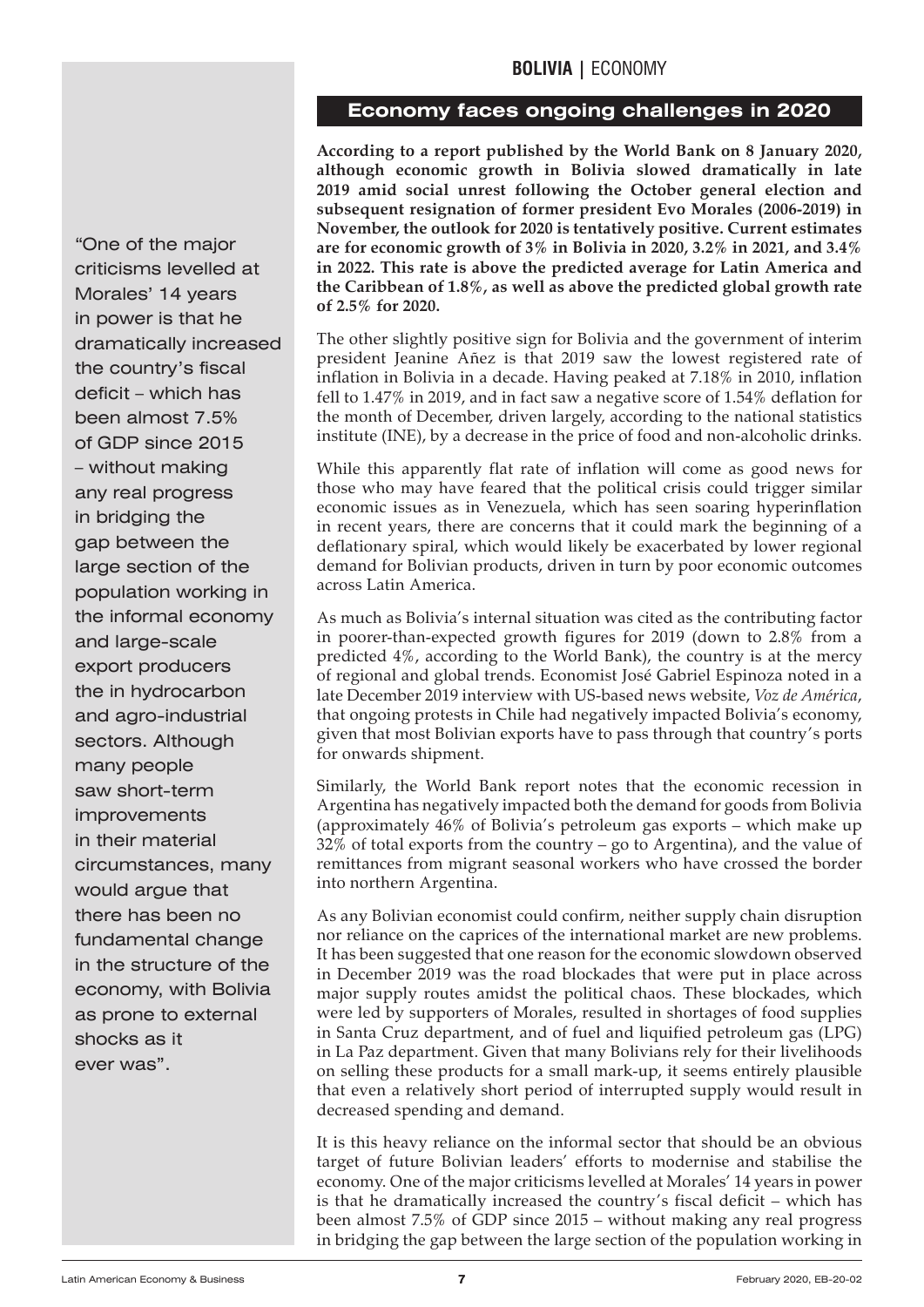the informal economy and large-scale export producers the in hydrocarbon and agro-industrial sectors. Although many people saw short-term improvements in their material circumstances, many would argue that there has been no fundamental change in the structure of the economy, with Bolivia as prone to external shocks as it ever was.

Yet another contributing factor to the economic slowdown in late 2019 is believed to be the forest fires that hit the north and east of the country, the most fertile parts of the country. The conflict surrounding the occurrence of these fires and the government's response to them is likely to spill over into the next administration, as Bolivia, like Brazil, faces the dilemma of how both to capitalise on growing global demand for crops such as soybeans and preserve the conditions that make the cultivation of these crops possible.

Given the criticisms levelled against Morales for failing to allow entrepreneurship and decentralise control of Bolivia's exports, the incoming president is likely to allow the expansion of agro-industry, particularly in Santa Cruz and Beni regions.

Indeed, candidates such as Luis Fernando Camacho, and, to a lesser extent, interim president Añez, have made such policies central to their campaigns. Such an approach may well pay off, but as with the current hydrocarbonfocused economy, it relies on demand for export crops remaining high.

In short, what seems the likely path to be taken by the Bolivian economy remains in danger of strikingly similar problems to those experienced under Morales's leadership, with expected growth undercut as much by global trends as by domestic factors. Amid a global economy still struggling to find its feet, it is unlikely that Bolivia will see any dramatic recovery from this approach, even though it may be politically popular in the east of the country.

It is also likely that an incoming government will respond to criticisms that Morales simply relied on increasing public debt as a way of financing targeted spending while cutting back on state funding for major works and looking for the private sector to pick up the slack. Bolivia is a country that has oscillated between state and private ownership of major industries, and whilst there is likely to be little appetite for another privatisation of stateowned hydrocarbon companies, it is clear that nationalisation did not bring all that was promised.

It remains to be seen whether any politician emerges who is brave enough to devise a long-term strategy allowing for a counter-cyclical fiscal policy funded by hydrocarbon export revenues – somewhat akin to the muchfeted copper fund in Chile – in order to finally prise Bolivia away from the rollercoaster ride of global economic fortunes.

For the interim government, as well as whoever takes over following the May 2020 election, a major question is likely to be whether they can continue delivering the economic growth and poverty reduction that was the main factor for many of Morales' followers to continue supporting his government, even amidst allegations of corruption.

The political cost of failing to deliver on economic promises became all too apparent in the 2016 referendum, when Morales lost the support of what had once been strongholds of support for his party, the Movimiento al Socialismo (MAS). Many of the candidates bidding for the presidency in May will be campaigning in some form around promises to bring economic prosperity to the country, either by continuing Morales' legacy in the highlands, or by focusing on the agro-industrial region in the east and ensuring it receives what many of its population feel is their due. In either case, as the October 2019 protests showed, any sign of an economic drop-off is likely to be swiftly, and harshly, punished.

**Mercosur** fiscal policy funded by hydrocarbon export revenues – somewhat akin to the much-feted "It remains to be seen whether any politician emerges who is brave enough to devise a long-term strategy allowing for a counter-cyclical copper fund in Chile – in order to finally prise Bolivia away from the rollercoaster ride of global economic fortunes".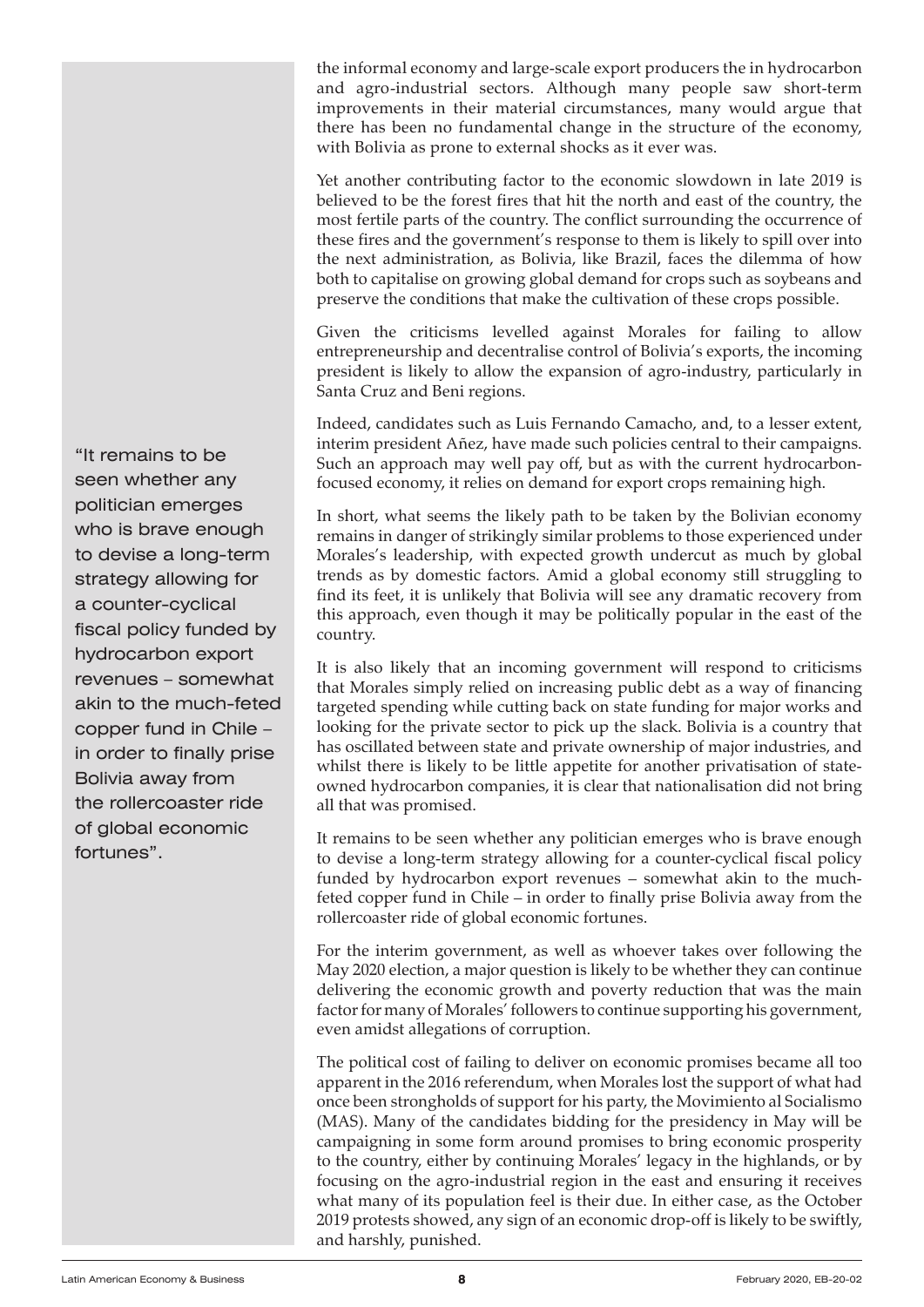# **ECONOMIC HIGHLIGHTS**

<span id="page-8-0"></span>PERU | **Odebrecht lawsuit**. On 4 February, a subsidiary of Brazilian engineering firm, Odebrecht, filed a US\$1.2bn lawsuit against the Peruvian government, before the World Bank's International Centre for the Settlement of Investment Disputes (Icsid). An Odebrecht-led consortium won a US\$7bn contract in 2014 to build the 1,150km Gasoducto Sur Peruano (GSP) gas pipeline, but the massive 'Lava Jato' corruption scandal left the company unable to complete the project, and the contract was cancelled in January 2017. Odebrecht now contends that it is owed compensation for this cancellation. Peru's President Martín Vizcarra insisted on 7 February that the failure to complete the project amounted to a cancellation of the contract, and voiced confidence that the Icsid would rule in favour of the Peruvian government. Vizcarra also referred to ongoing investigations into Odebrecht corruption in Peru, including allegations of bribery surrounding the GSP bidding process in 2014, in which the only other competitor was disqualified at the last minute.

COLOMBIA | **Pension reform**. On 2 February, Colombia's President Iván Duque confirmed that pension reform will again be a legislative priority for his government once congress reconvenes in March. This issue has been a thorn in the Duque government's side since he took office in 2018, and its last attempt to introduce a pension reform programme led to the November 2019 workers' strike which escalated into widespread popular protests. The government is clearly keen to avoid repeating this fiasco. While the details of the reform have not yet been finalised, Duque has insisted that neither retirement age nor contributions will be increased, and that the goal will be to rectify the uneven subsidy system that results in overly generous 'mega-pensions' for some, and a total lack of coverage for others – it is estimated that only 24% of pensions in Colombia exceed the minimum wage. However, Duque has also promised not to touch the specialised pension schemes - reserved for the judiciary, police, and armed forces, amongst others - that make up the bulk of the country's pensions expenditure. Tackling pensions inequality without amending these schemes will be extremely difficult.



#### Andean Countires: Inflation **Andean Countries: Inflation rate** Monthly year-on-year figures *Percentage variation (year-on-year) Percentage variation (year-on-year)***Andean Countries: Inflation Rate**

**Source:** *Local central banks. No reliable data availiable for Venezuela*

| Quarterly figures are year-on-year growth |           |                                                                |                 |         |         |                                                                                             |
|-------------------------------------------|-----------|----------------------------------------------------------------|-----------------|---------|---------|---------------------------------------------------------------------------------------------|
| <b>GDP</b>                                | end 2019* | 2020 forecast*                                                 | Q4 2018 Q1 2019 |         | Q2 2019 | Q3 2019                                                                                     |
| <b>Bolivia</b>                            | 3.0       | 3.0                                                            | 4.2             | 3.9     | 3.4     | 2.3                                                                                         |
| Colombia                                  | 3.2       | 3.5                                                            | 2.8             | 2.8     | 3.0     | 3.3                                                                                         |
| Ecuador                                   | $-0.2$    | 0.1                                                            | 0.6             | 0.6     | 0.3     | $-0.1$                                                                                      |
| Peru                                      | 2.3       | 3.2                                                            | 4.8             | 2.3     | 1.2     | 3.0                                                                                         |
| Venezuela                                 | $-25.5$   | $-14.0$                                                        | No data         | No data | No data | No data                                                                                     |
|                                           |           |                                                                |                 |         |         | *Figures from the United Nations Economic Commission for Latin America & Caribbean Dec 2019 |
|                                           |           | Quarterly growth based on figures from the local central banks |                 |         |         |                                                                                             |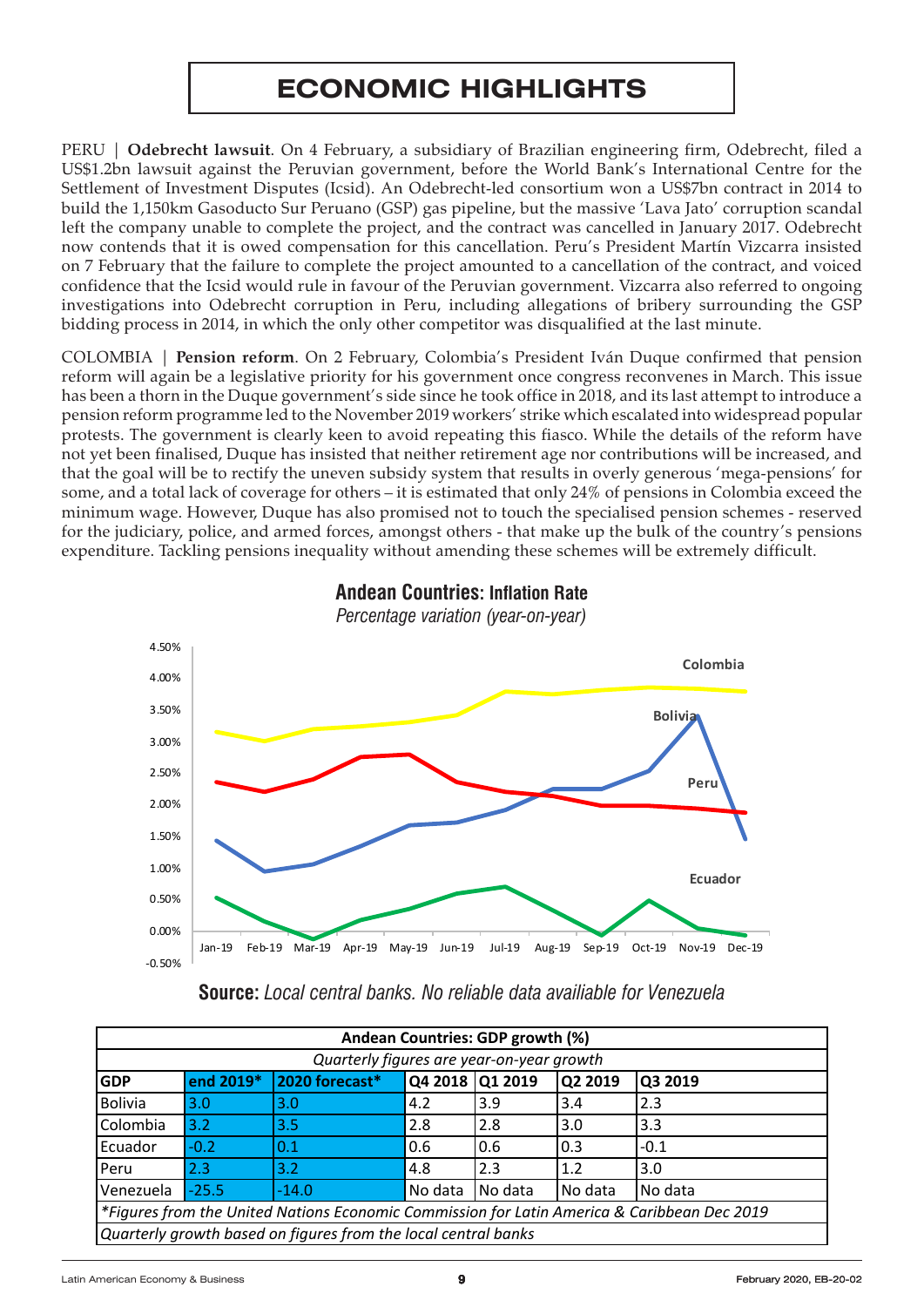## **BRAZIL & SOUTHERN CONE**

#### **BRAZIL|** ECONOMY & TRADE

#### **Riding the dragon**

**When he took office last year, it looked as if right-wing President Jair Bolsonaro might try and steer Brazil away from its close trading links with Communist China. Just over one year later, however, pragmatism appears to have prevailed, although there may be some turbulence ahead as Brazil negotiates the implications of the 'Phase One' US-China trade deal, the impact of the coronavirus epidemic, and looming battles over 5G technology.**

It is hard to over-emphasise China's economic importance for Brazil. Together the two countries represent a market of 1.6bn people and 21.1% of global GDP (Brazil represents 2.5% of world GDP, while China accounts for 18.6%, both on a purchasing power parity basis). In recent years bilateral trade has grown to nearly US\$100bn, representing about 40% of Brazil's total trade with the world. China buys 22% of Brazil's exports and supplies 19% of its imports. For comparison, Brazil's number two trading partner, the US, buys 11% of Brazil's exports and supplies 15% of its imports. By product, Brazil's key sales to China are soya beans (about 42% of the total by value), followed by iron ore (22%), crude petroleum (15%), wood pulp (4.5%), frozen beef (1.9%) and poultry (1.6%).

Brazil's politically and socially conservative farmers, a key part of the Bolsonaro right-wing electoral coalition, benefit from China's voracious appetite for soya and other agriculture and livestock products. This goes some way to explaining the victory of pragmatism over ideology in the new government's first year in office. Steered by Vice President Hamilton Mourão, Agriculture Minister Tereza Cristina da Costa Dias and Economy Minister Paulo Guedes, Bolsonaro dialled down his anti-China rhetoric. On an official visit to Beijing last October Bolsonaro declared China to be a "very capitalist country". The Chinese government meanwhile has carefully avoided political controversy and focused on the longer-term development of the relationship. Amid widespread international criticism of Bolsonaro's environmental policies during last year's Amazon fires, China expressed support for Brazil. Chinese oil companies were also the only international bidders last year in Brazil's otherwise disappointing offshore oil and gas licensing round [\[EB-19-11\]](https://www.latinnews.com/component/k2/item/82195.html?archive=25&Itemid=6&cat_id=819947:oil-gas-brazil-s-big-auction).



#### **Brazil's trade with China**

## **Source:** *International Trade Centre*

<span id="page-9-0"></span>"It is hard to overemphasise China's economic importance for Brazil. Together the two countries represent a market of 1.6bn people and 21.1% of global GDP […]. In recent years bilateral trade has grown to nearly US\$100bn, representing about 40% of Brazil's total trade with the world".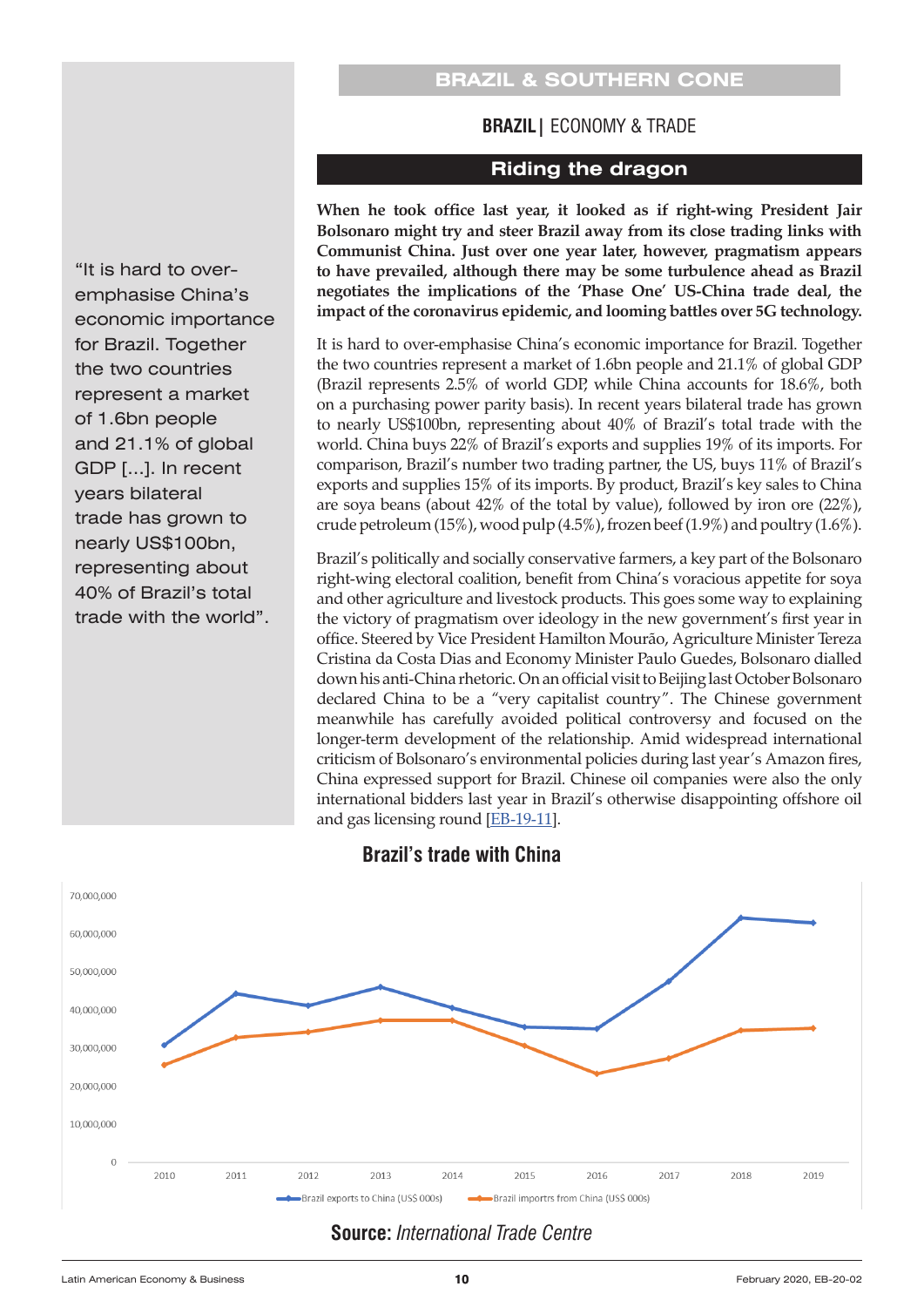## **Anatel and 5G technology**

The proposal has been submitted to **bran** public consultation for 45 days and After several delays, Brazil's telecoms regulator, Anatel, approved on 6 February a proposal for the 5G technology auction in the country. must undergo another vote before being confirmed. The auction, when it eventually takes place, will offer four frequency bands: 700 MHz; 2.3 GHz; 3.5 GHz; and 26 GHz.

There are however some continuing factors driving volatility in the two country's economic relationship. One of the most important has been the ongoing political and economic tension between Washington and Beijing. Since US President Donald Trump took office in January 2017 the world's two largest economies have been involved in an on-off tariff war. The confrontation has had both negative and positive effects for Brazil. Brazil suffers an indirect negative global effect, to the extent that the lurch towards protectionism adds costs and barriers that hinder the growth of world trade. On the other hand, there is a potentially positive and more direct trade displacement effect: China has bought less agricultural commodities from the US and has turned to Brazil to make up the difference. Indications are that the positive effects have so far exceeded the negative ones. Certainly, Brazilian exports to China surged strongly in 2016-2018, while provisional data for 2019 shows them levelling off somewhat.

In January the US and China signed a so-called 'Phase 1' trade agreement, widely seen as a truce in their tariff war. Under the terms of the agreement the US rolls back some of its tariffs on Chinese goods, and China commits to importing US\$200bn of additional US products over the next two years. This has raised concern in Brazil. China says US\$32bn of its increased imports from the US will be agricultural goods. That might displace Brazilian commodities. Marcos Casarin of Oxford Economics, a global economic forecasting firm, estimates that in a worst-case scenario Brazil could lose US\$10bn in exports, equivalent to a 4% "negative shock" to its overall overseas sales. Pedro Dejneka of MD Commodities, a consultancy, told *The Financial Times* that the second half of 2020 could be a "major problem for Brazil". Other analysts, however, are less worried, arguing that Brazil may be able to further diversify soya sales to other countries. Larissa Wachholz, a Mandarin-speaking trade expert recently appointed as head of a new China-focused unit within Brazil's agriculture ministry (Mapa), says there is also scope to diversify sales to China beyond soya and beef, to include fruit, melons, grapes, and pecan nuts.

Potentially more serious for Brazil is the outbreak of the coronavirus epidemic in Hubei province, and its spread across other parts of China. The outbreak is already disrupting the Chinese economy and is expected to lead to lower economic growth this year and, critically, to lower Chinese import demand. At the time of writing, it was not yet known how long it will take to bring the virus under control, or how severe the impact will be. What can be said is that the Latin American countries most reliant on trade with China, such as Chile, Peru, and Brazil, are most likely to be affected. On the other hand, there may again be at least some offsetting positive effects in Brazil. Brazilian meatpacking plants JBS and BRF say demand for their products could increase amid Chinese concerns over the safety of domestically supplied food products. "Remember that the virus supposedly started at a market in China where live animals were sold", says BRF chief executive Lorival Luz.

Brazil also needs to navigate a degree of political uncertainty over the transition to 5G technology. Moving quickly to adopt 5G is necessary to promote innovation and to develop a competitive digital economy. It may also be particularly important for the development of agri-tech programmes in Brazilian farms like using drones to monitor and increase crop and livestock yields. But the world's largest and currently most competitively priced 5G equipment manufacturer is Huawei, a Chinese company which the Trump administration deems to be a cyber-security threat. Trump is leaning heavily on his political allies, such as Bolsonaro and Prime Minister Boris Johnson in the United Kingdom, to exclude Huawei from any national 5G network building tenders. The issue presents Brazil with some difficult choices. One scenario for the coming global technological revolution is that there will be a 'decoupling' between the US and China, with each pursuing rival and mutually exclusive technical standards and security protocols. Brazil, which has key relationships with both Washington and Beijing, may find itself caught in the middle. Its moves will be closely watched.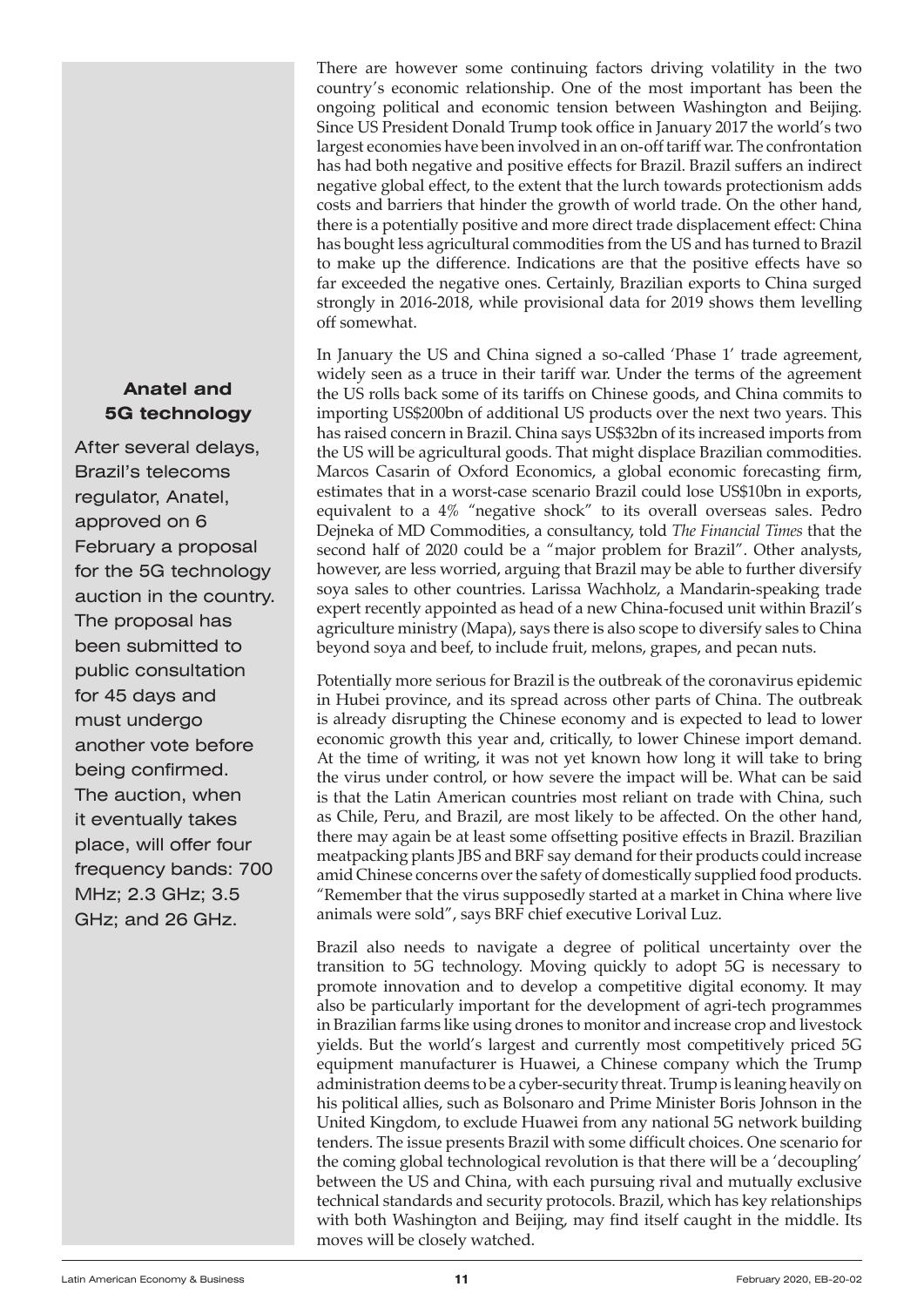The Bolsonaro government has moved the 5G portfolio from telecoms regulator Anatel to the presidential office. Vice President Mourão is reportedly closely involved with planning 5G adoption. The tendering process has been delayed (*see sidebar*). Science & technology Minister Marcos Pontes has said 5G will not be introduced in Brazil "before the end of 2021", something that may favour US attempts to promote competitors to Huawei.

"There are all sorts of reasons why trade is so low. The two countries have not always seen eye-toeye in political and diplomatic terms. They currently have populist presidents of the political right (Brazil) and the political left (Mexico). In some senses they remain rivals for regional leadership. They speak different languages. They are geographically distant. Transport links are not very good".

#### **XCMG sets up Brazilian bank**

Xuzhou Construction Machinery Group (XCMG), a Chinese heavy equipment manufacturer for the construction industry that has operated in Brazil for eight years, is now developing its presence by following an unusual route: setting up a local bank. Taking advantage of a change in Brazilian law that encourages direct investment in the financial sector, Banco XCMG is expected to open its first branch in São Paulo state in the first quarter of this year. XCMG chairman, Wang Min, said the aim was to develop a "highly efficient and pragmatic corporate bank" which would offer a new financial platform serving Chinese and Brazilian companies and supporting economic development and job creation. Over 90% of Brazil's engineering machinery purchases are financed though bank loans and it appears that the new bank will focus initially on this sector, although it also plans to be involved in leasing, capital funding, investment and consumer credit.

## **BRAZIL|** TRADE

## **The Brazil-Mexico trade option**

**Brazil and Mexico are the first and second largest economies in Latin America respectively, accounting for over half of the region's GDP. Despite that, trade between the two is comparatively small. Both governments are now making positive noises about boosting trade flows in the name of Latin American integration, but it still looks as if change will take time.**

The two Latin American giants don't do much business with each other. In 2017 Brazil shipped only 2.2% of its exports to Mexico, worth US\$4.81bn, according to data gathered by the Massachusetts Institute of Technology-supported Observatory of Economic Complexity. Mexico in turn shipped an even smaller proportion of its exports to Brazil, 0.95% worth US\$3.97bn. Brazil's top exports were cars, semi-finished iron products, delivery trucks, poultry meat, and vehicle parts. Mexico's top exports to Brazil were cars, vehicle parts, polycarbonic acids, thermostats, delivery trucks, and electrical lighting and signalling equipment.



## **Brazil's trade with Mexico**

**Source:** *Brazil's ministry of economy, industry, foreign trade & services*

There are all sorts of reasons why trade is so low. The two countries have not always seen eye-to-eye in political and diplomatic terms. They currently have populist presidents of the political right (Brazil) and the political left (Mexico). In some senses they remain rivals for regional leadership. They speak different languages. They are geographically distant. Transport links are not very good. Brazil has notoriously high protective tariffs, while Mexico has a much more open economy. Each has traditionally prioritised trade pacts with their immediate neighbours: Brazil forms part of the Southern Common Market (Mercosur) along with Argentina, Paraguay and Uruguay, while Mexico is a member of the US-Mexico-Canada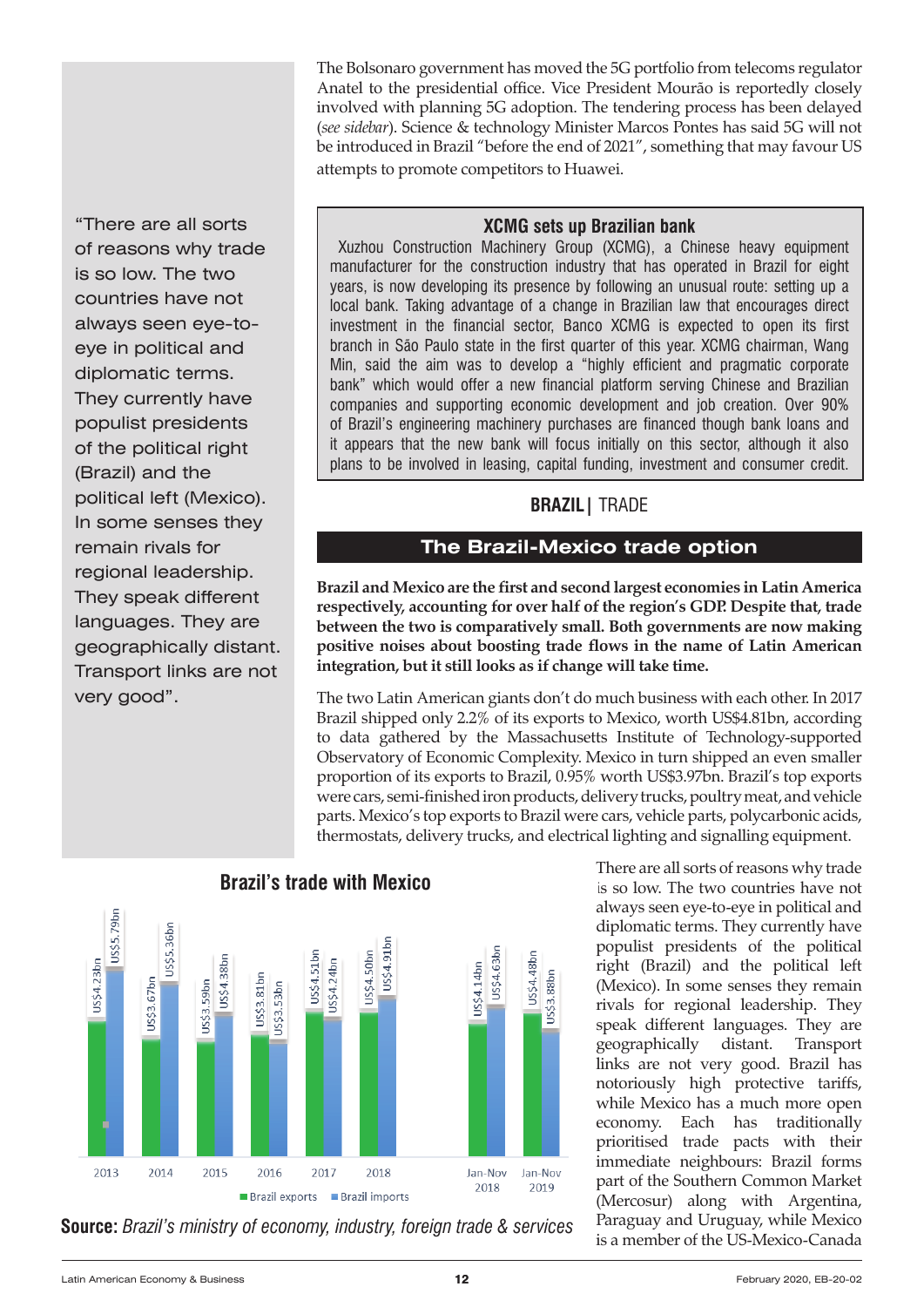<span id="page-12-0"></span>Agreement (which recently replaced the North American Free Trade Agreement) with Canada and the US. Brazil focuses much of its export efforts on China and Europe, while Mexico is closely aligned with the US economy.

There is, however, a coherent case for closer relations. For years the United Nations Economic Commission for Latin America and the Caribbean (Eclac) has argued for closer regional integration. Free or freer trade within Latin America could be a logical steppingstone to competing more effectively at a global level. At different times in the last few years both Mexico and Brazil have felt the need to diversify. At various points in Mexico's recent trade negotiations with the US, when President Donald Trump has threatened punitive tariffs, officials have talked of shifting their trade patterns towards countries like Brazil. Brazil in turn, has worried about its over-reliance on commodity exports, which has locked it into a kind of relative de-industrialisation. For it too, selling more sophisticated value-added products in Latin America is attractive.

Currently there are two partial-scope bilateral economic complementation agreements (ACE) in place. ACE 53 covers various sectors but mainly facilitates trade in chemicals. ACE 55, the more important of the two, provides for limited free trade in the automobile sector provided there is local content of at least 40%. In March 2019 it was agreed that the scope of ACE 55 would be progressively enlarged until the two countries achieve 100% free trade in the auto sector by 2029.

In September last year Marcos Troyjo, a senior trade official at Brazil's economy ministry, said the two countries had formally begun negotiations on a free trade agreement. Then on 31 January Mexico's economy minister, Graciela Márquez, picked up the theme, confirming that negotiations are underway to find areas of mutual benefit. Márquez warned, however, that "Brazil is a difficult country, it is the opposite of Mexico. Mexico is a very open economy; Brazil is very closed".

## **ARGENTINA|** ECONOMY

## **Beware the ides of March**

**The province of Buenos Aires came to the brink of default but backed down on 4 February. The episode may help move the national-level debt restructuring talks forward. An International Monetary Fund (IMF) mission visited Buenos Aires for a week from 12 February. The government has published a timetable which envisages the bulk of negotiations with foreign creditors taking place in the second half of March. Completing talks by then looks difficult but President Alberto Fernández will be under domestic pressure to settle so as to shift focus to ending two years of economic recession.**

A trick of fate and politics has meant that the current governor of Buenos Aires province is Axel Kicillof, a Peronist nationalist from the nationally ruling Partido Justicialista (PJ, Peronists) and former federal economy minister (2013- 2015) known for his intransigence in debt talks. His views do not necessarily mesh with the more moderate positions of President Fernández. True to type, Kicillof took a hard line on provincial debt. Facing a US\$250m bond repayment deadline, the governor proposed delaying payment until May. He needed 75% of the bondholders to agree to the delay but with US-based fund Fidelity, which holds 25% of the bond issue, refusing to budge, his options narrowed down to either paying up or triggering a formal default. Federal economy minister, Martín Guzmán, had already ruled out any rescue package for the province. So an unhappy Kicillof, professing that he had negotiated in good faith, agreed to make the payment after all, complaining of Fidelity's "enormous intransigence".

The episode could have a positive effect helping move national debt talks forward. Argentine bond prices enjoyed a small rally with spreads tightening on 7 February on the back of optimism about talks with the IMF. Gustavo Rangel, an ING economist, told *The Wall Street Journal* that the Buenos Aires province

were the gard and the costs<br>
regional integration. Free or freer trade within Latin America could be a logical "There is, however, a coherent case for closer relations. For years the United Nations Economic Commission for Latin America and the Caribbean (Eclac) has argued for closer steppingstone to competing more effectively at a global level. At different times in the last few years both Mexico and Brazil have felt the need to diversify".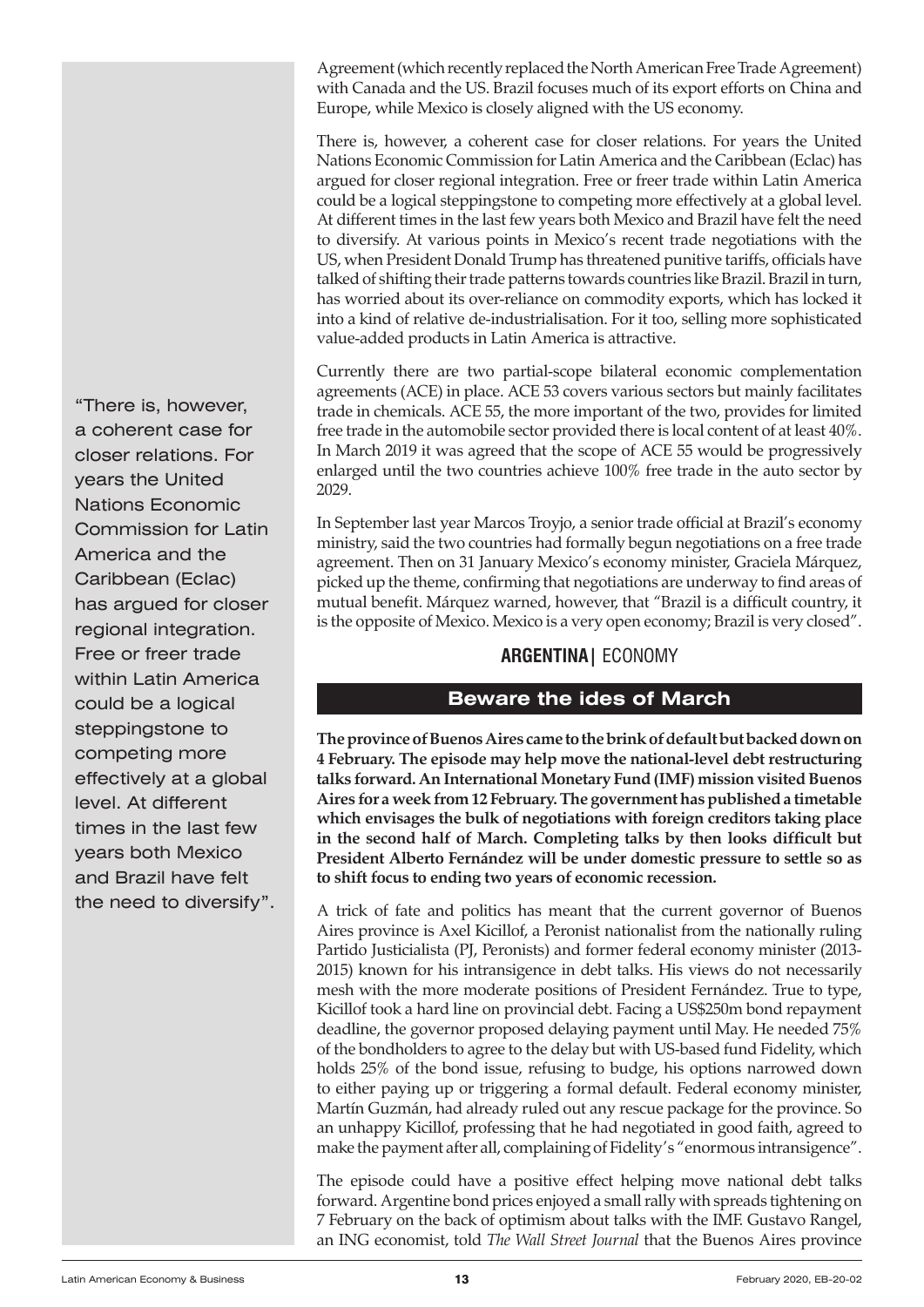<span id="page-13-0"></span>backdown showed the province did have the funds needed to pay, and that "bravado doesn't work". Adrian Yarde of Buenos Aires fund manager Grupo SBS said, "this is a very good sign of good faith showing they want to prevent default."

While the episode may have helped President Fernández and his economy minister Guzmán, the road ahead to re-negotiate some US\$100bn-plus of debt is still difficult. To build international support for a deal Fernández travelled in early February to France, Germany, Italy, and Spain. The trip included a meeting in the Vatican with Argentine-born Pope Francis and IMF managing director Kristalina Georgieva. The government also says that it has received the support of the Donald Trump administration in the US.

There has been a tactical deadlock in the approach to the talks. The Buenos Aires government takes the view – shared by many analysts – that getting the debt down to sustainable levels will involve a combination of delaying repayments on the one hand, and the creditors accepting a 'hair cut' – writing off part of the debt as unpayable – on the other. Guzmán has therefore been trying to get the creditors to indicate how much of a haircut they are actually prepared to take. The creditors reject this approach completely saying the onus should be on the government to put a credible economic plan on the table, one that will quantify the country's real ability to repay its debt. According to former central bank president, Martín Redrado (2004-2010), "It's like two trains coming towards each other. We'll see who blinks first. The good thing is that no-one wants a crash". The IMF mission to Argentina may help begin to narrow the gap (*see sidebar*). However, there is real concern that shifting the bulk of the negotiations to only two weeks in the second half of March may be overambitious.

## **PARAGUAY|** INFRASTRUCTURE

## **Fly me to Asunción**

**Medium-term economic growth (despite a slow year in 2019) and new routes are increasing traffic at Asunción's 'Silvio Pettirossi' international airport. The authorities are moving ahead with plans for a new terminal.** 

Earlier attempts to modernise Paraguay's main airport ran into trouble. In 2018, plans for a US\$149m new terminal were cancelled amid disputes over the publicprivate partnership (PPP) tendering process. At the time, the main contenders to do the work were Sacyr-Agunsa of Spain, Vinci Airports of France, and Tocsa of Paraguay. Since then there have been complaints that the airport is operating beyond its capacity of 1m passengers a year. There is also a legal dispute between the national civil aviation authority (Dinac) and commercial tenants in the main terminal offering currency exchange and bag-wrapping services, which Dinac is trying to evict.

The plan now is to build a new terminal and two new runways at a cost of around US\$200m (some estimates range up to US\$270m) which Dinac will finance from its own funds. The tendering process, including a feasibility study, is to be managed through the International Civil Aviation Organisation (Icao). Work is expected to start in July this year and be completed by late 2022. Expansion will take overall capacity up to 6m passengers a year. Dinac believes this will allow the airport to cope with new regional routes (daily Asunción-Bogotá and Asunción-Brasília routes opened in December 2019), as well as to become more of a hub airport within South America.

Dinac president, Edgar Melgarejo, says that there has been virtually no new investment in the airport since it came into service four decades ago. Work to improve the existing terminal is underway and will conclude in March. This has involved expanding the passenger embarkation area. Dinac is also seeking to improve security with the addition of new X-Ray scanners and the construction of a perimeter wall.

**Mercosur** arrived in the country at time of writing. To get the latest updates on President Argentina and the IMF An IMF mission led by Assistant Director Julie Kozack, initially due to visit Buenos Aires from 12 to 14 February, extended its stay in Argentina to a full week to allow for more substantial discussions. The mission had just Alberto Fernández's government's discussions with the IMF and efforts to renegotiate Argentina's debt, consult our sister publications LatinNews Daily and Latin American Weekly Report.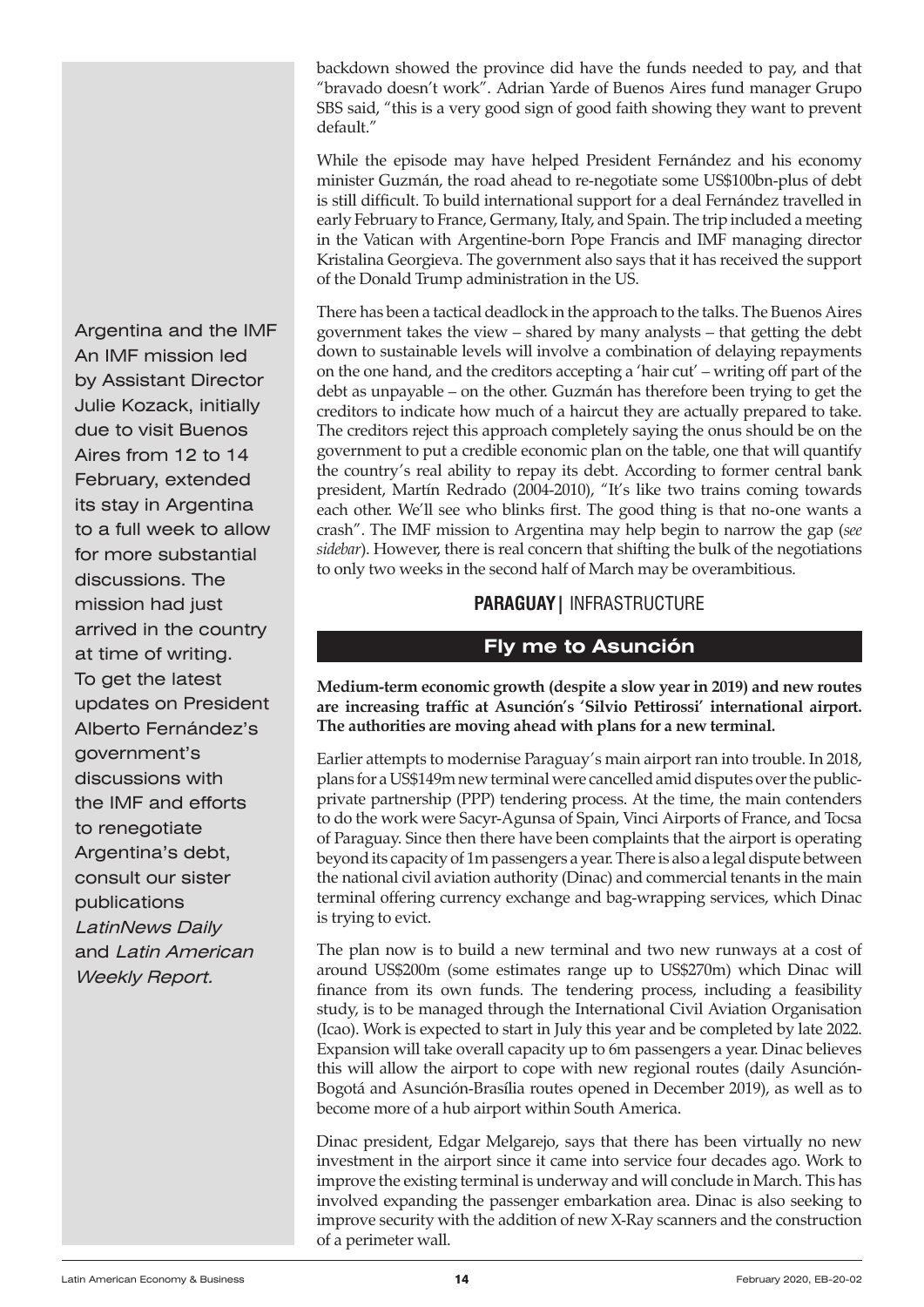# **ECONOMIC HIGHLIGHTS**

<span id="page-14-0"></span>CHILE| **Growing economic pessimism despite some positive indicators**. A public opinion survey published by local pollster Cadem on 10 February shows that a majority of Chileans have a pessimistic outlook on the country's economy. Of those surveyed, 43% believe the economic situation will worsen in the first half of 2020, up from 20% in August 2019. Just 13% believe it will improve, while 43% predict no change. The crisis of social discontent and inequalities are cited as the country's principal economic problem by 43% of respondents, while 57% believe that unemployment will increase. This pessimistic outlook comes despite some better than expected economic indicators for the end of 2019. The latest monthly economic activity index (Imacec), published by the central bank (BCCh) on 3 February, shows that economic activity expanded  $1.1\%$ year-on-year in December 2019 and 3.5% compared with November 2019, following year-on-year contractions of 3.4% and 3.5% in the October and November 2019 Imacec, respectively. Unemployment figures, released by the national statistics institute (INE) on 31 January, show only a slight year-on-year increase in the rolling quarter to December 2019. The unemployment rate totalled 7% in October-December 2018, up from 6.7% over the same period in 2018.

URUGUAY| **Tourism surprises in January**. On 13 February, Uruguay's tourism ministry (Mintur) released figures for tourist arrivals for January 2020. Despite cautious expectations for the tourism industry, tourist arrivals increased 3% year-on-year to a total 444,509 visitors in January (including non-resident Uruguayans). Within this, the number of Brazilian visitors increased 6.8% to 60,421, while the number of Argentine visitors increased 0.7% to 288,605. The economic crisis in Argentina and the introduction of a 30% tax on foreign currency transactions there was expected to negatively impact Uruguay's tourism industry which depends heavily on Argentine visitors (they made up 65% of total tourist numbers in January). Although the number of tourists visiting Uruguay in January increased, total tourist spending decreased 7.5% to a total US\$327.6m. Deputy Tourism Minister Benjamín Liberoff recognised that the January results were not entirely satisfactory, but were nonetheless a "success" in light of the situation in Argentina. In 2019, Uruguay received over 3.22m visitors, bringing in US\$1.75bn.



#### Brazil & Southern Cone: Inflation **Brazil & Southern Cone: Inflation Rate Brazil & Southern Cone: Inflation Rate**

Monthly year-on-year figures *Percentage variation (year-on-year) Percentage variation (year-on-year)*

|               |                                                                                             | Brazil & Southern Cone: GDP growth (%)    |         |         |         |                         |
|---------------|---------------------------------------------------------------------------------------------|-------------------------------------------|---------|---------|---------|-------------------------|
|               |                                                                                             | Quarterly figures are year-on-year growth |         |         |         |                         |
| Country       | End 2019 forecast*                                                                          | 2020 forecast *                           | Q4 2018 | Q1 2019 | Q2 2019 | Q3 2019                 |
| Argentina     | $-3.0$                                                                                      | $-1.3$                                    | $-6.1$  | $-5.8$  | 0.6     | Not available yet       |
| <b>Brazil</b> | 0.8                                                                                         | 1.7                                       | 1.2     | 0.6     | 1.1     | 1.2                     |
| Chile         | 1.8                                                                                         | 2.3                                       | 3.6     | 1.5     | 1.9     | 3.3                     |
| Paraguay      | 0.2                                                                                         | 3.0                                       | 1.2     | $-2.0$  | $-3.0$  | 2.8                     |
| Uruguay       | 0.3                                                                                         | 1.5                                       | 0.6     | $-0.2$  | 0.1     | 0.9                     |
|               | *Figures from the United Nations Economic Commission for Latin America & Caribbean Dec 2019 |                                           |         |         |         |                         |
|               | Quarterly growth based on figures from the local central banks                              |                                           |         |         |         |                         |
|               |                                                                                             |                                           |         |         |         |                         |
|               | Latin American Economy & Business                                                           |                                           | 15      |         |         | February 2020, EB-20-02 |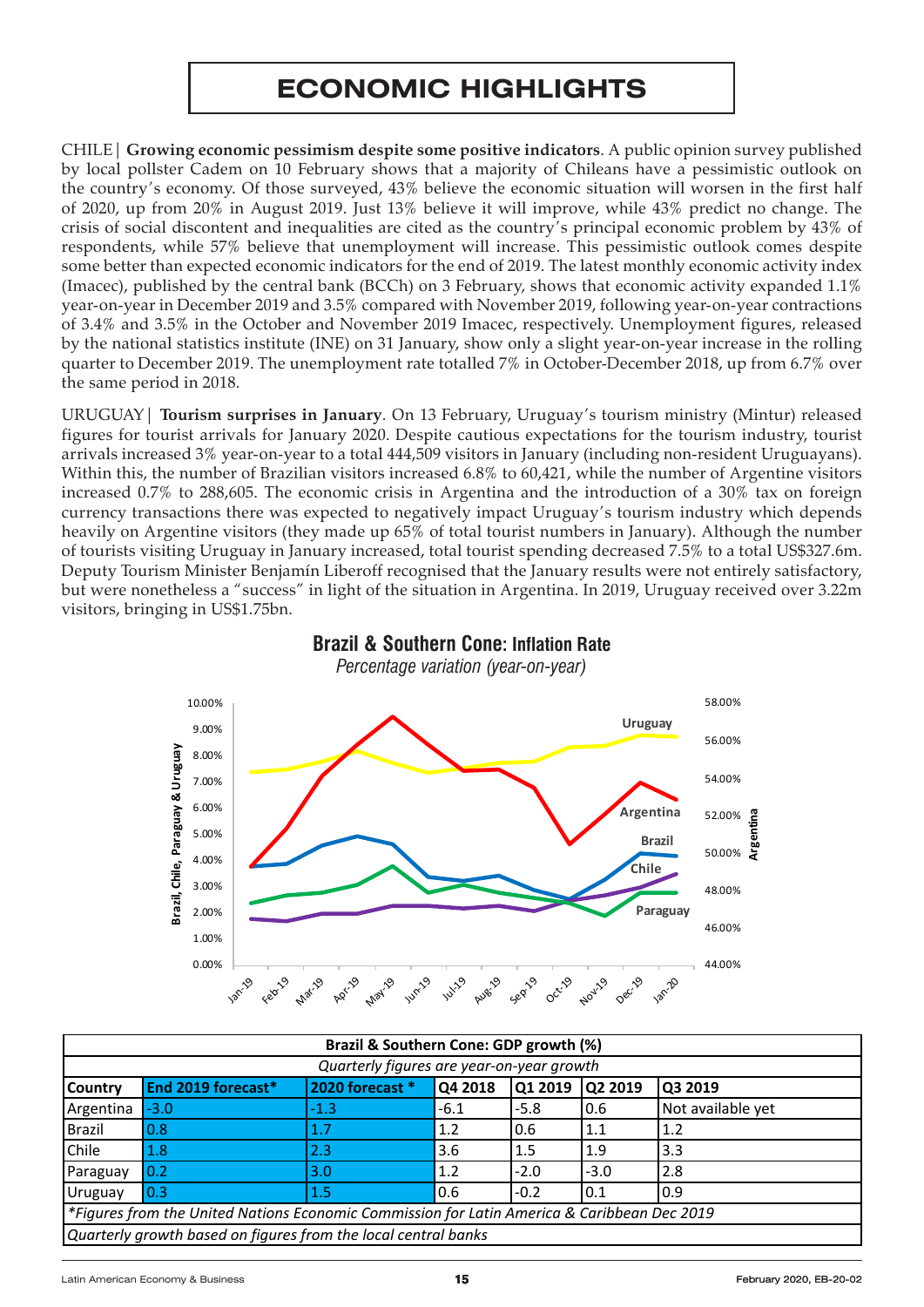## **IMF urges Caricom to renew integration efforts**

**At its 40th heads of government conference, held in July 2019, the leaders of the Caribbean Community (Caricom) expressed their frustrations over the lack of progress on the Caribbean Single Market and Economy (CSME). Now, with a Working Paper issued in January 2020, the International Monetary Fund (IMF) has added its weight to the calls for more urgency in Caribbean economic integration.**

In the final communiqué of the July 2019 summit, the Caricom heads of government "expressed concern at the slow pace and low level of implementation of the…CSME…and at the lack of urgency exhibited by some member states in enacting the necessary legislation and putting in place the administrative measures for implementation". And the communiqué "urged member states participating in the CSME as a matter of priority to undertake the necessary action at the national level as agreed in the implementation plan".

Caricom was created in 1973, and the decision to create the CSME was taken in 1989, with implementation beginning in 2002 after the signing of the Revised Treaty of Chaguramas (Caricom's founding document) in 2001. The single market is intended, among other things, to create the free movement of people and goods throughout member states. This has not happened. At the 2017 summit, the-then host, Grenada's Prime Minister Keith Mitchell, complained that progress was being held up by "knee jerk nationalism".

The July 2019 communiqué attributed some of the poor performance to capacity constraints rather than to a lack of will, particularly with regard to drafting legislation, and the leaders agreed that there was a need "to provide greater support to the CSME focal points through the strengthening or establishment of CSME units within ministries with a focus on implementation in accordance with the agreed timelines".

The IMF report has two central themes. The first is that further integration is an unqualified good; the second is that progress is slow and insufficient. With regards to economic gains that might result from further integration, the report states that according to the IMF modelling: "All Caricom countries achieve welfare gains from the trade liberalisation, with a US\$6.2bn gain for the region as a whole…equivalent to 7.6% of the region's GDP in 2018".

With regard to progress, the report notes: "Implementing the CSME provisions has been a gradual and incomplete process, with around 57% of the actions required to establish the CSME completed since the Revised Treaty". The report adds that most progress has been in the area of free trade, "with intra-Caricom goods trade essentially free of tariffs". However, there has been less progress on the customs union and common market, "with significant nontariff barriers (NTBs) to trade".

For the IMF, the key impediments are "the lack of a regional body with powers and accountability to effect decision making" and the lack of the tools to "transform community decisions to binding laws". In conclusion, the IMF asserts that the region needs to focus "its utmost attention" on addressing these impediments. And, as a first step, it recommends increasing co-operation in areas where Caricom members face "significant common challenges", such as safeguarding regional financial stability, building resilience to climate-related risks, fighting violent crime, and preventing "a race to the bottom in granting incentives to foreign investors". It refers to these as the "low-hanging fruit" in the integration challenge.

<span id="page-15-0"></span>**Mercosur** The single market is intended, among other things, to create the free movement "Caricom was created in 1973, and the decision to create the CSME was taken in 1989, with implementation beginning in 2002 after the signing of the Revised Treaty of Chaguramas (Caricom's founding document) in 2001. of people and goods throughout member states. This has not happened. At the 2017 summit, thethen host, Grenada's Prime Minister Keith Mitchell, complained that progress was being held up by "knee jerk nationalism".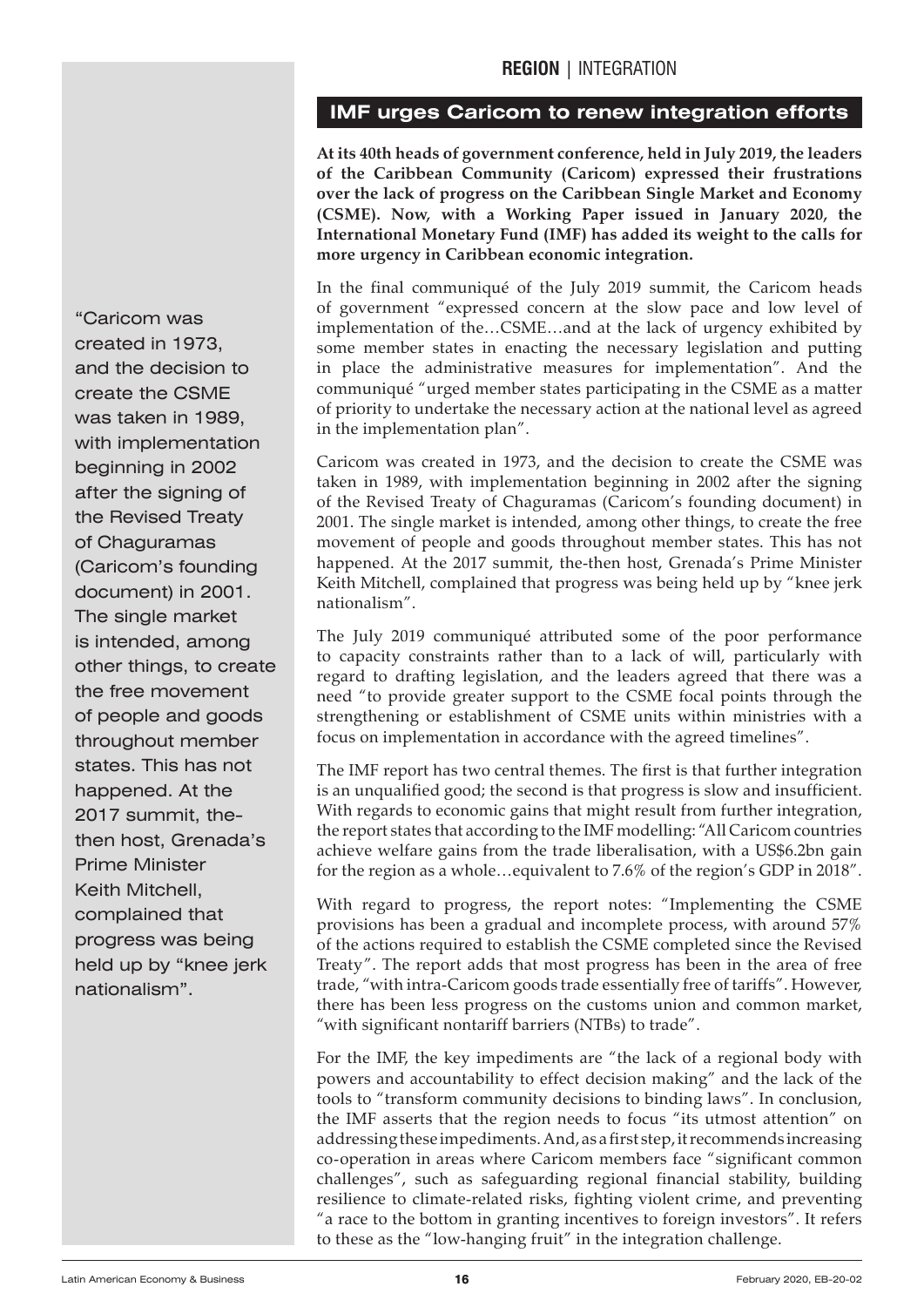## **Guyana's oil surge distorts regional outlook**

**The Caribbean Development Bank (CDB) held its annual news conference on 11 February at which it predicted healthy economic growth for the region of 4.1% in 2020, but the projection is dramatically skewed by the oil-fuelled surge in growth in Guyana, which the International Monetary Fund (IMF) projects at 85.6% for 2020.**

The CDB has 19 borrowing member countries (BMCs), namely Anguilla, Antigua & Barbuda, Barbados, Belize, British Virgin Islands, Cayman Islands, Dominica, Grenada, Guyana, Haiti, Jamaica, Montserrat, St Kitts & Nevis, St Lucia, St Vincent & the Grenadines, Suriname, The Bahamas, Trinidad & Tobago, and the Turks & Caicos Islands. For 2019, the bank reported: "Our BMCs recorded another year of low growth, averaging just about 1.0% in 2019, compared with 1.6% in 2018".

The bank attributed the poor 2019 performance to "relatively sluggish global growth of 2.9%, prolonged drought in Belize, Haiti, and Jamaica, and social unrest in Haiti (where the economy contracted by 0.3%). On the other hand, hurricane reconstruction effort boosted growth in Anguilla (10.9%) and Dominica (5.7%) while the effects of Hurricane Dorian on The Bahamas were limited by coming in September after a record tourism season with the highest-ever number of visitor arrivals prior to the hurricane.

But if growth was subdued, the news on debt was encouraging. Barbados, which recorded a primary surplus of 6% of GDP in 2019 (compared with 3.5% in 2018), saw its debt-to-GDP ratio fall from 127% in 2018 to below 120%. In total, the debt-to-GDP ratio fell in ten BMCs, with the steepest declines in Barbados, Grenada (to below 60%), Jamaica (from 101% to 94.4%), and St Kitts & Nevis (also to below 60%). In The Bahamas, debt was also falling until Hurricane Dorian hit, taking the debt ratio back to 63.3%.

## **The Guyana factor**

Looking ahead to 2020, the CDB makes it clear that the overwhelmingly dominating influence will be Guyana. Although Guyana is, by a factor of nearly 10 times, the largest of the 12 independent countries of the Englishspeaking Caribbean, on a per capita basis it has until now been the poorest, with a GDP per capita of US\$4,578 against a regional average of US\$12,600 (on 2017 figures). Even in absolute terms, Guyana's GDP ranks it 5th out of 12 countries, ahead only of Belize and the tiny island states of St Lucia, Antigua & Barbuda, Grenada, St Kitts & Nevis, St Vincent & the Grenadines, and Dominica. But from this year onwards, all this will change.

In total, ExxonMobil has announced 16 oil discoveries in the Stabroek Block, and the gross recoverable resource from the offshore block is now estimated to be more than 8bn oil equivalent barrels. Output from the first discovery in the Liza field is expected to reach full capacity of 120,000 gross barrels of oil per day (bpd) in early 2020, and the total output from the Stabroek Block is expected to reach more than 750,000bpd by 2025. It is this that will fuel the 85%-plus domestic economic growth rate in 2020, lifting the region's average to 4.1%.

But, away from Guyana, the CDB says that economic growth "will remain lopsided and below the sustainable rates needed for long-term resilience". Of the 13 other independent BMCs, the IMF growth predictions for 2020 are: Antigua & Barbuda (3.3%), Barbados (0.6%), Belize (2.1%), Dominica (4.9%), Grenada (2.7%), Haiti (1.2%), Jamaica (1.0%), St Kitts & Nevis (3.5%), St Lucia (3.2%), St Vincent & the Grenadines (2.3%), Suriname (2.5%), The Bahamas (-0.6%), and Trinidad & Tobago (1.5%).

<span id="page-16-0"></span>**Mercosur** St Kitts & Nevis, St Lucia, St Vincent & the Grenadines, Suriname, The "The CDB has 19 borrowing member countries (BMCs), namely Anguilla, Antigua & Barbuda, Barbados, Belize, British Virgin Islands, Cayman Islands, Dominica, Grenada, Guyana, Haiti, Jamaica, Montserrat, Bahamas, Trinidad & Tobago, and the Turks & Caicos Islands. For 2019, the bank reported: "Our BMCs recorded another year of low growth, averaging just about 1.0% in 2019, compared with 1.6% in 2018".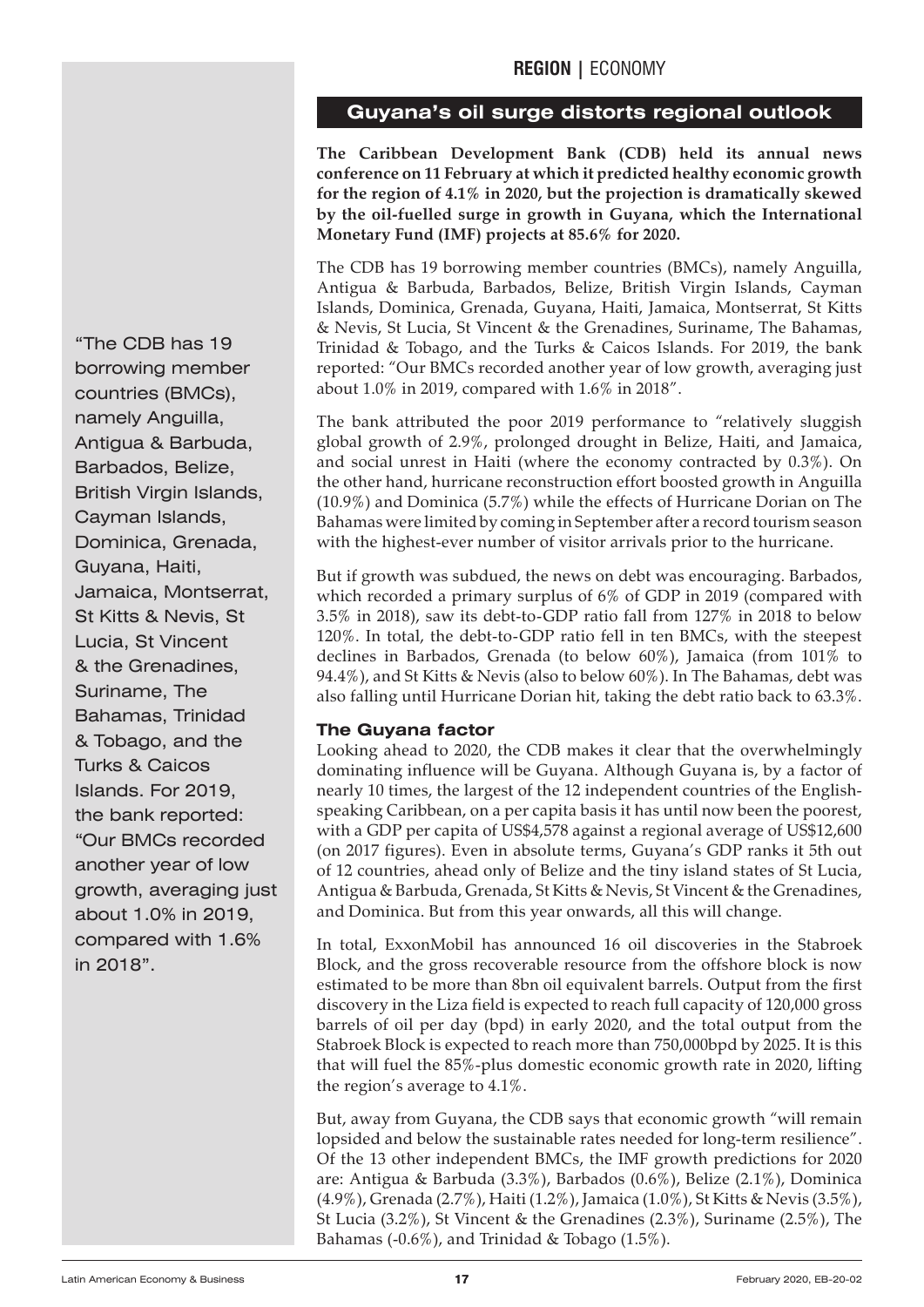# **ECONOMIC HIGHLIGHTS**

<span id="page-17-0"></span>PANAMA | **Panama Canal water shortages**. On 13 January the Panama Canal Authority (ACP) issued a statement highlighting new efforts to conserve water flowing through the Panama Canal after 2019 marked the fifth driest year seven decades. The new measures, which were due to take effect on 15 February, include a freshwater surcharge on vessels over 125 feet, adjustments to the booking system for all shipments, and a vessel handling fee. According to the ACP statement, these measures were necessary "to sustain an operational level of water and provide reliability to customers while it implements a long-term solution to water". A 6 January ACP press release noted that rainfall in 2019 was 20% less than the country's historic average, while water evaporation levels increased by 10% due to a 0.5- to 1.5-degree Celsius rise in temperature. As a result, Gatún Lake, the main source of water for the Canal and local communities, has lower water levels than average for this time of year. Low precipitation levels generate the risk that the lake will not have enough water to sustain canal operations during Panama's dry season. The new measures join a series of ongoing water conservation initiatives that ACP officials have been implementing to address water sustainability. These include suspension of energy generation at the Gatún hydroelectric plant, elimination of hydraulic assistance at the Panamax Locks, which use high levels of water to ease vessel passage, use of water-saving basins at the Neopanamax Locks, and use of tandem lockages, which allow two vessels to pass the canal at the same time.



| . Inflation Rate<br><b>Southern</b><br>Cone:<br>Braz<br>- 711 |
|---------------------------------------------------------------|
| Percentage variation<br>ı (vear-on-vear)                      |

|                                                                                             |                  |                |         | Central America & Caribbean, selected countries: GDP growth (%) |                   |                         |
|---------------------------------------------------------------------------------------------|------------------|----------------|---------|-----------------------------------------------------------------|-------------------|-------------------------|
|                                                                                             |                  |                |         | Quarterly figures are year-on-year growth                       |                   |                         |
| <b>GDP</b>                                                                                  | end 2019*        | 2020 forecast* | Q4 2018 | Q1 2019                                                         | Q2 2019           | Q3 2019                 |
| Costa Rica                                                                                  | 1.8              | 1.9            | 1.9     | 1.8                                                             | 1.4               | 1.9                     |
| Dominican Republic                                                                          | 4.8              | 4.7            | 6.6     | 5.7                                                             | 3.7               | 4.8                     |
| <b>El Salvador</b>                                                                          | $2.2\phantom{0}$ | 2.3            | 2.1     | 1.8                                                             | 2.0               | 2.7                     |
| Guatemala                                                                                   | 3.3              | 3.2            | 3.5     | 3.0                                                             | 3.5               | 4.0                     |
| <b>Honduras</b>                                                                             | 2.9              | 2.9            | 4.8     | 3.5                                                             | 1.9               | 2.4                     |
| Nicaragua                                                                                   | $-5.3$           | $-1.4$         | $-7.7$  | Not yet available                                               | Not yet available | Not yet available       |
| Panama                                                                                      | 3.5              | 3.8            | 4.0     | 3.1                                                             | 2.9               | 2.7                     |
| *Figures from the United Nations Economic Commission for Latin America & Caribbean Dec 2019 |                  |                |         |                                                                 |                   |                         |
|                                                                                             |                  |                |         |                                                                 |                   |                         |
|                                                                                             |                  |                |         |                                                                 |                   |                         |
|                                                                                             |                  |                |         |                                                                 |                   |                         |
| Latin American Economy & Business                                                           |                  |                | 18      |                                                                 |                   | February 2020, EB-20-02 |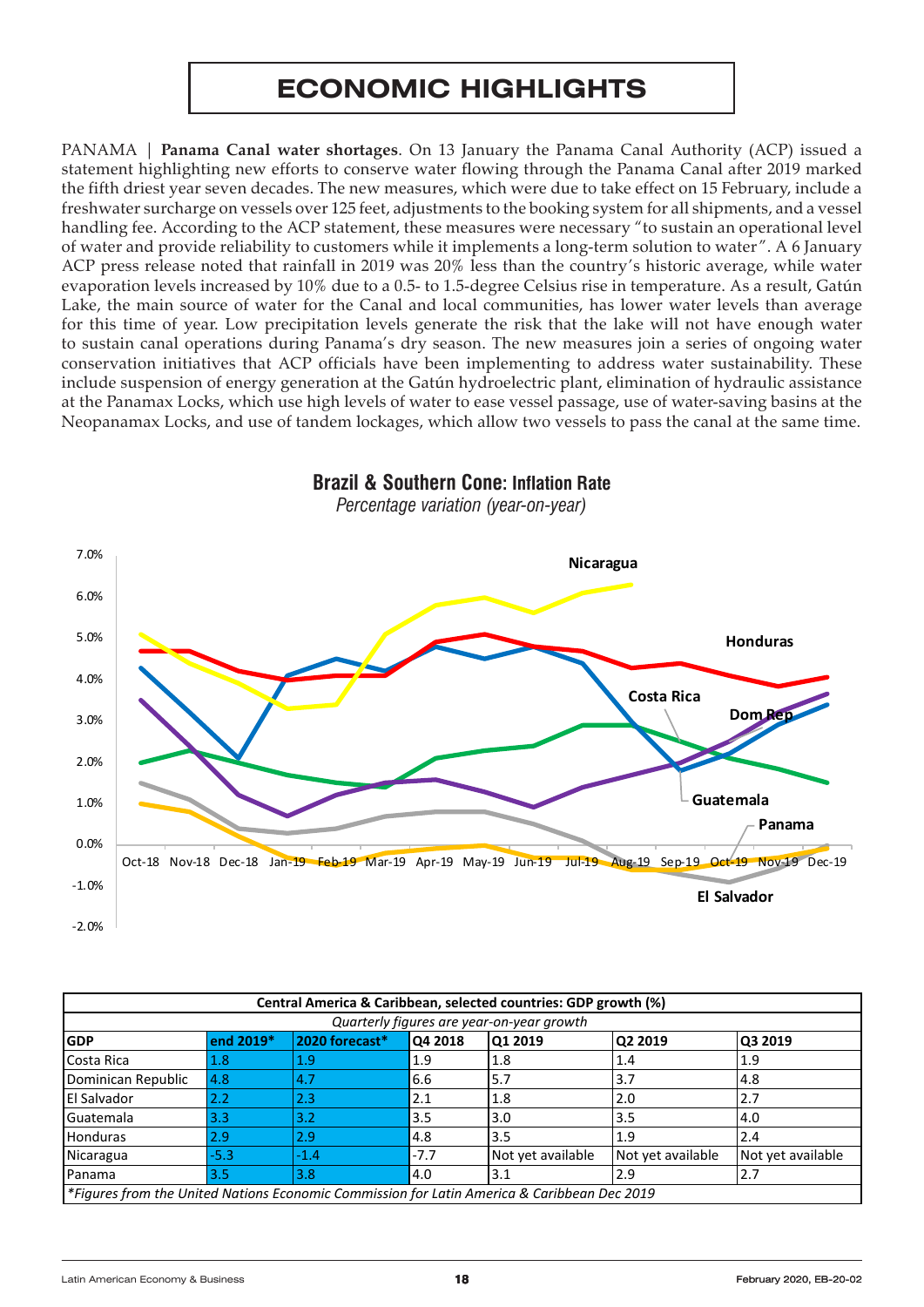## **MEXICO|**ECONOMY

## <span id="page-18-0"></span>**GDP data confirms economic recession in 2019**

**Despite Mexico's President Andres Manuel Lopez Obrador's still high public opinion ratings, the promised economic acceleration has not yet materialised. What is more, economic performance has actually worsened, with preliminary data released by the national statistics institute (Inegi) confirming that Mexico's economy fell into recession last year for the first time in a decade.**

The recession was mild, with real GDP slipping just 0.1% year-on-year in 2019, but the fact that President Lopez Obrador pledged much firmer growth (a heady 4%) means that the result comes as a particular disappointment to the government. To date, only the headline figure has been published, although Inegi did give more details about performance in the fourth quarter of the year. Both primary activities (mainly agriculture) and secondary activities (dominated by manufacturing and oil) contracted compared to the third quarter, while servicesector output registered positive (albeit marginal) growth.

#### **The causes are homegrown**

One of the most interesting aspects of the GDP results is that Mexico's recession has not been caused by an economic slowdown in the US economy, to which Mexico's economy is closely linked thanks to trade and investment ties. What is usually the case is that a slowing US economy translates into weaker demand for consumer goods imports, which feeds through to lower orders at Mexico's manufacturing hubs. However, in 2019 Mexican export growth was firm; data is unavailable for the fourth quarter (and thus full-year), but export volumes averaged growth of 2.7% year-on-year from January-September, making it one of the strongest areas of the Mexican economy.

Instead, the causes of the recession were homegrown. López Obrador has been described as a "populist who does not like to spend"; regardless of the accuracy of such a label, it is clear that fiscal austerity has fed through to the national accounts, resulting in a sharp contraction in both government spending and public fixed investment. Reflecting reasonable levels of consumer confidence, private consumption registered positive growth, but at under 1% it failed to compensate for the contractions registered elsewhere.

#### **Shrugging it off**

To date, López Obrador does not appear unduly concerned, stating that the 2019 result is only weak because the government is not spending in order to prop up growth. He said that the GDP result was unimportant to him and that he had "other data" that points to greater socioeconomic development in the country. He appears to remain confident that economic growth will pick up in 2020.

Still-high approval ratings (which remained above 70% in January) indicate that the majority of Mexicans share his optimism. Around half of respondents back the government's handling of the economy – a figure that actually rose by two percentage points in January, despite the weak underlying economy. However, it remains unclear how long people will remain loyal if the economy remains weak for a prolonged period. It is feasible that in the context of the president's campaign pledges of strong GDP growth, people may have been willing to turn a blind eye to one weak year. But López Obrador is likely to have to begin delivering concrete results if he wants to maintain his current levels of public support.

This year will therefore be a crucial year for the government. With its honeymoon period well and truly behind it, the authorities will be focused on stimulating economic growth. Despite López Obrador's dismissive comments about the utility of GDP as an accurate indicator of economic progress, it is an important headline figure and one that the government will want to boost.

**growth.** He said that the GDP result was unimportant to him and that he had "To date, López Obrador does not appear unduly concerned, stating that the 2019 result is only weak because the government is not spending in order to prop up "other data" that points to greater socioeconomic development in the country. He appears to remain confident that economic growth will pick up in 2020".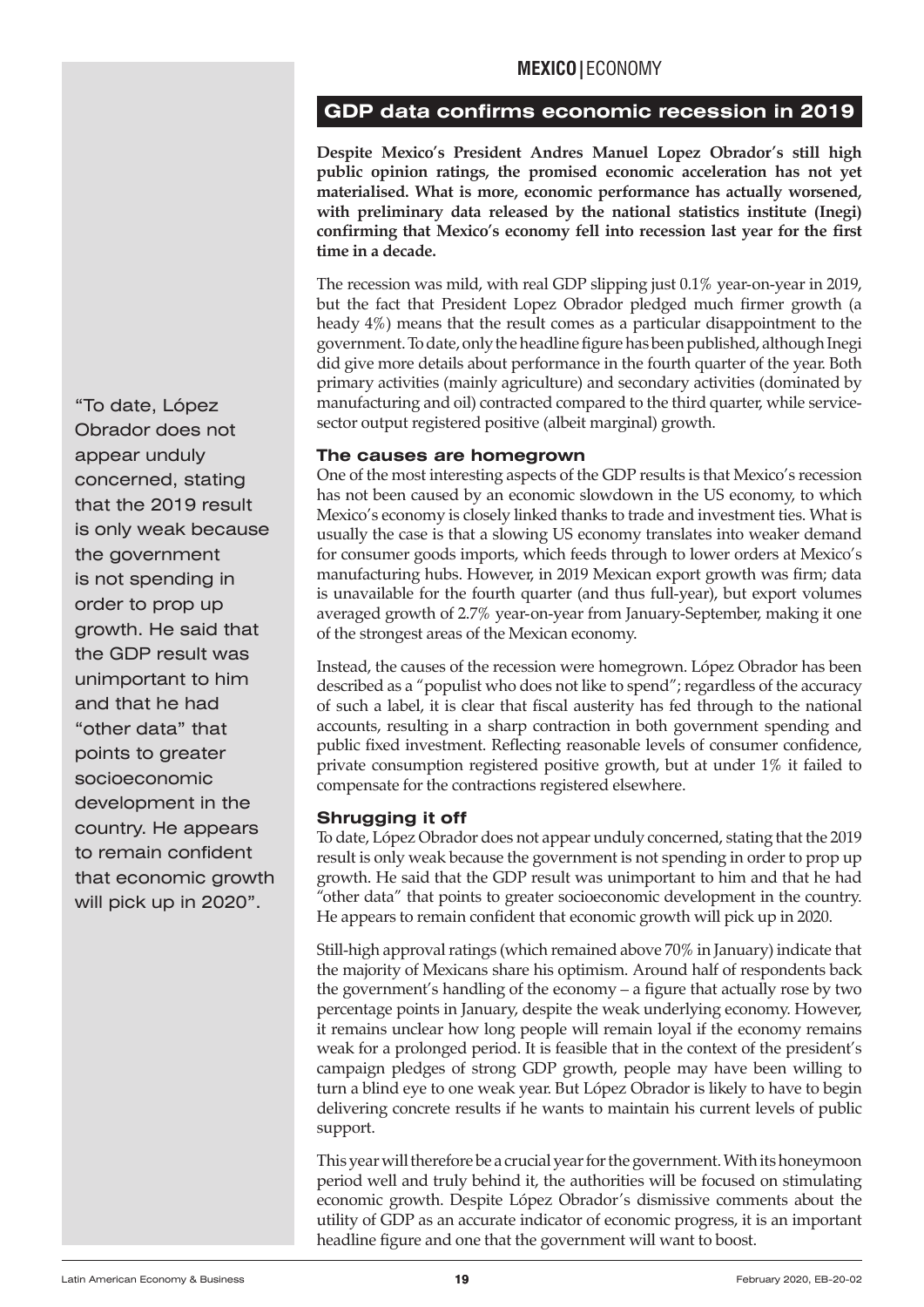There are few leading monthly indicators for January yet, so it is difficult to assess the momentum at the start of the year, but several developments suggest that underlying conditions remain weak. This is particularly true for the external backdrop (which serves as a barometer for Mexican exports), as the US economy is showing signs of slowing as the impact of the trade war between the US and China feeds through to the US domestic economy.

This is hampering US consumer demand, which is now showing signs of impacting Mexican manufacturing. Mexico's producer confidence index fell in January, as did sentiment in the manufacturing sector. The latter slipped from above the 50 mark (implying optimism) in December 2019 to below 50 in January (implying pessimism). These early indications imply that external demand – which was one of the few relatively strong areas of the economy in 2019 – is likely to be weaker this year. This places the onus on the government to stimulate domestic demand if it is to lift overall GDP growth. With the emphasis still on fiscal austerity, it is difficult to see how it will achieve this.

#### **Labour market deteriorates**

Data on job creation in the formal sector was particularly bad in December 2019. as the Mexican government's huge increases in the minimum wage earlier in 2019 appears to have hampered the labour market. In the context of a weakening external economic backdrop and the government's consequent need to bolster domestic demand, negative news on the labour market front is particularly unwelcome. A total of 382,210 formal jobs were shed in December alone; although it is not unusual for employment levels to fall in that month, as firms fire workers in order to avoid having to pay a holiday bonus, the result brings the net number of formal jobs created in 2019 to 342,000, which is only around half the level of 2018. It is likely that several large rises in the minimum wage since President Andrés Manuel López Obrador took office in December 2018 has made it financially more difficult for firms to create new jobs. The president increased the minimum wage by 16% in December 2019 and by another 20% a year later. These increases were likely intended to improve living conditions and bolster spending power, but weak private consumption indicates that this has not fed through to domestic demand. And with firms now appearing more reluctant to create formal jobs, it is possible that labour market indicators may deteriorate over the coming months.

#### **Continued tourism growth**

On 10 February Mexico's national statistics institute (Inegi) released its latest report on international entries to the country, which shows that foreign tourism increased in 2019 for the seventh consecutive year, despite concerns about the negative impact of factors such as the sargassum micro-algae invasion on Caribbean beaches and the bad press surrounding the country's public security situation. The number of international tourists to Mexico increased 9% year-on-year in 2019, to over 45m, and they spent 9.7% more in the country than in 2018, with total spending amounting to US\$22.34bn. On average, each international tourist spent US\$496 last year (a figure which increases to US\$1,000 when only considering tourists arriving via air). In December 2019, the number of international tourists totalled 4.71m, up 11.2% on December 2018, bringing in US\$2.28bn. Including day visitors, Mexico received a total 97.4m international visitors in 2019, bringing in a total US\$24.56bn. Meanwhile the head of Mexico's tourism ministry (Sectur), Miguel Torruco Marqués, has estimated that tourism will generate US\$26.7bn in revenue this year, up 8.7% on 2019. Torruco said that based on current projections, Sectur estimates that the country can expect 46.2m tourists this year, a 2.7% increase of foreign tourists. Such trade, he added, will also create 95,000 jobs, bringing the total jobs in tourism to 4.5m, up 2.1% on 2019. In total tourism accounts for 8.7% of Mexico's GDP, according to government figures.

stimulating economic growth. Despite López<br>. Obrador's dismissive comments about the "This year will therefore be a crucial year for the government. With its honeymoon period well and truly behind it, the authorities will be focused on utility of GDP as an accurate indicator of economic progress, it is an important headline figure and one that the government will want to boost".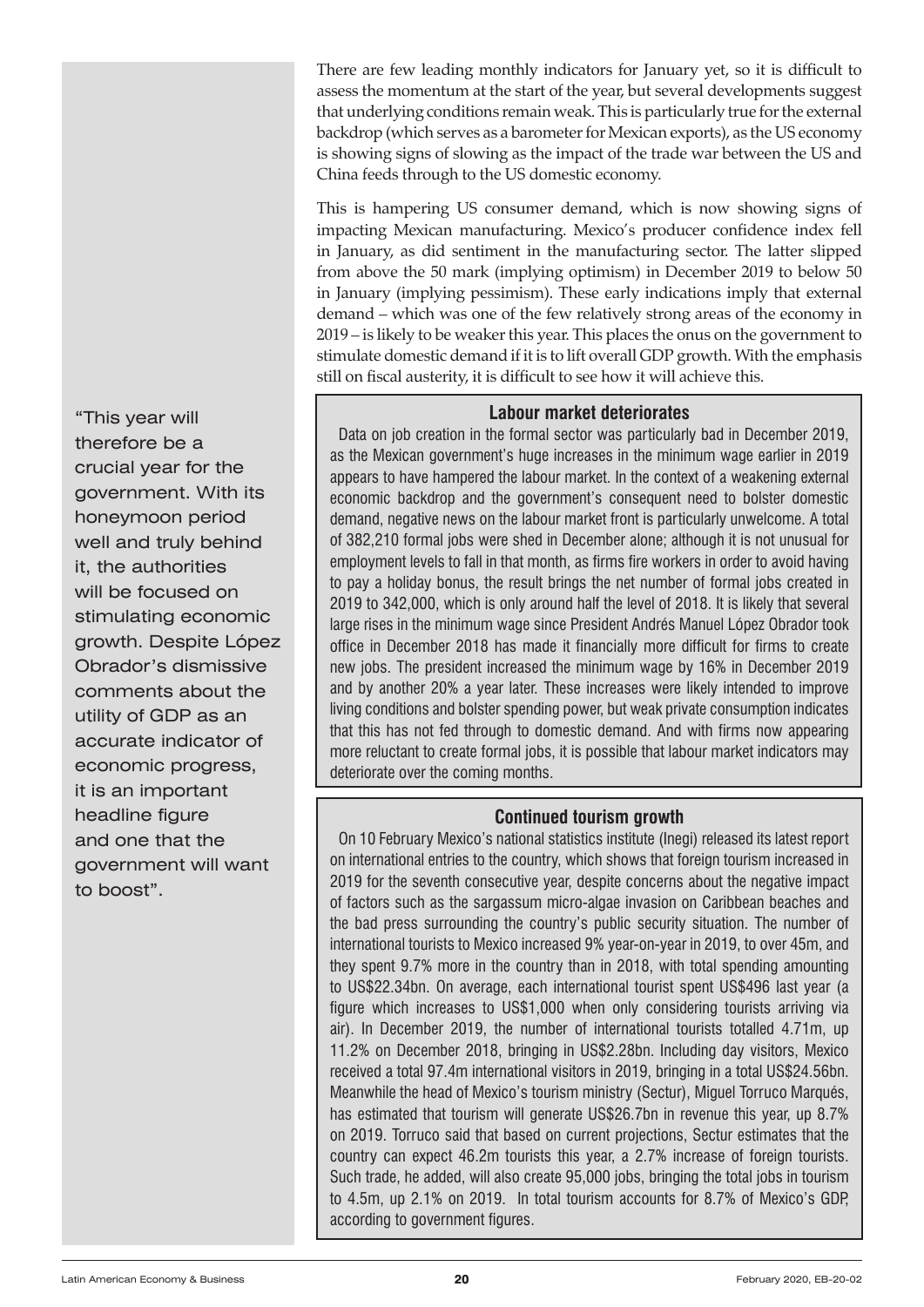## **Interest rates fall to three year low**

**With preliminary GDP data or 2019 just confirming a slight economic recession, it came as little surprise that Mexico's central bank (Banxico) opted to cut the policy interest rate by 25 basis points at its most recent monetary policy meeting on 13 February. Although annual inflation is rising, it is well within the bank's 2%-4% target range, giving Banxico plenty of scope for manoeuvre.**

The latest cut in interest rates marks the fifth such reduction in seven months. In its accompanying press release explaining its policy decision, Banxico referred specifically to the weak domestic economic backdrop, stating that it would be downgrading its 2020 GDP growth forecast in its next quarterly publication, from a rate of between 0.8% to 1.8% year-on-year. Banxico emphasised downside risks to both the domestic economic outlook, as well as the external scenario. Banxico noted that annual inflation was rising, from 2.97% in November 2019 to 3.24% in January 2020, but emphasised that this was not a sufficiently strong factor to prevent a further cut in interest rates, since inflation remains well within its target range.

## **Greater decoupling from the US**

Banxico did not specifically mention movements in US interest rates, but one of the most interesting aspects of the Mexican authorities' decision is that it marks a continued move towards the decoupling of rates. In recent years, Banxico has been influenced by policy movements by the US Federal Reserve (Fed), often moving Mexico's policy rate roughly in line with changes in the US.

This reflects the fact that both economies are closely linked, so a downturn in the US often feeds through to weaker conditions in Mexico (therefore a monetary easing bias emerges in both countries), as well as concerns about currency volatility in Mexico. If the Mexican authorities choose to cut interest rates at a time when the Fed keeps rates on hold, as is currently the case, then investors are more likely to sell pesos to buy US dollars, as returns will be lower.

So far, the impact of narrowing spreads between Mexican and US interest rates on the peso has been limited, as the Mexican currency barely moved following the announcement of a fresh cut in rates. Given that the news that Mexico's domestic economy went into recession last year had already been unveiled, it is likely that Banxico's rate cut had already been priced in by markets. The peso was trading at M\$18.5/US\$1 in mid-February after the announcement, marginally stronger than M\$19/US\$1 at the start of the year and a weak point of over M\$20/US\$1 in late August 2019.

Banxico has given little indication about the direction of future monetary policy decisions in the coming months. However, the fact that the most recent decision was voted for unanimously by the Banxico monetary policy committee members, in contrast to some recent announcements, suggests a greater consensus about the need for monetary easing, thus increasing the likelihood of future rate cuts. With the policy rate standing much higher (7%) than many countries in Latin America, real (inflation-adjusted) interest rates remain comfortably in positive territory. This will give Banxico scope for continued rate cuts, if that is the desired course of action, in response to weak underlying economic growth.

#### **Public deficit shrinks**

The latest report on public finances by Mexico's finance ministry (SHCP) shows that the public accounts closed the year with a deficit of M\$398.356bn (US\$21.108bn), equivalent to 1.6% of GDP and below the M\$503.8bn projected deficit. This is down from the M\$494.982bn public sector deficit registered in 2018 (equivalent to 2.1% of GDP). The government posted a primary fiscal surplus of M\$275.748bn last year, equivalent to 1.1% of GDP.

by the US Federal Reserve (Fed), often moving Mexico's<br>... policy rate roughly in<br>... "Banxico did not specifically mention movements in US interest rates, but one of the most interesting aspects of the Mexican authorities' decision is that it marks a continued move towards the decoupling of rates. In recent years, Banxico has been influenced by policy movements line with changes in the US. This reflects the fact that both economies are closely linked, so a downturn in the US often feeds through to weaker conditions in Mexico (therefore a monetary easing bias emerges in both countries), as well as concerns about currency volatility in Mexico".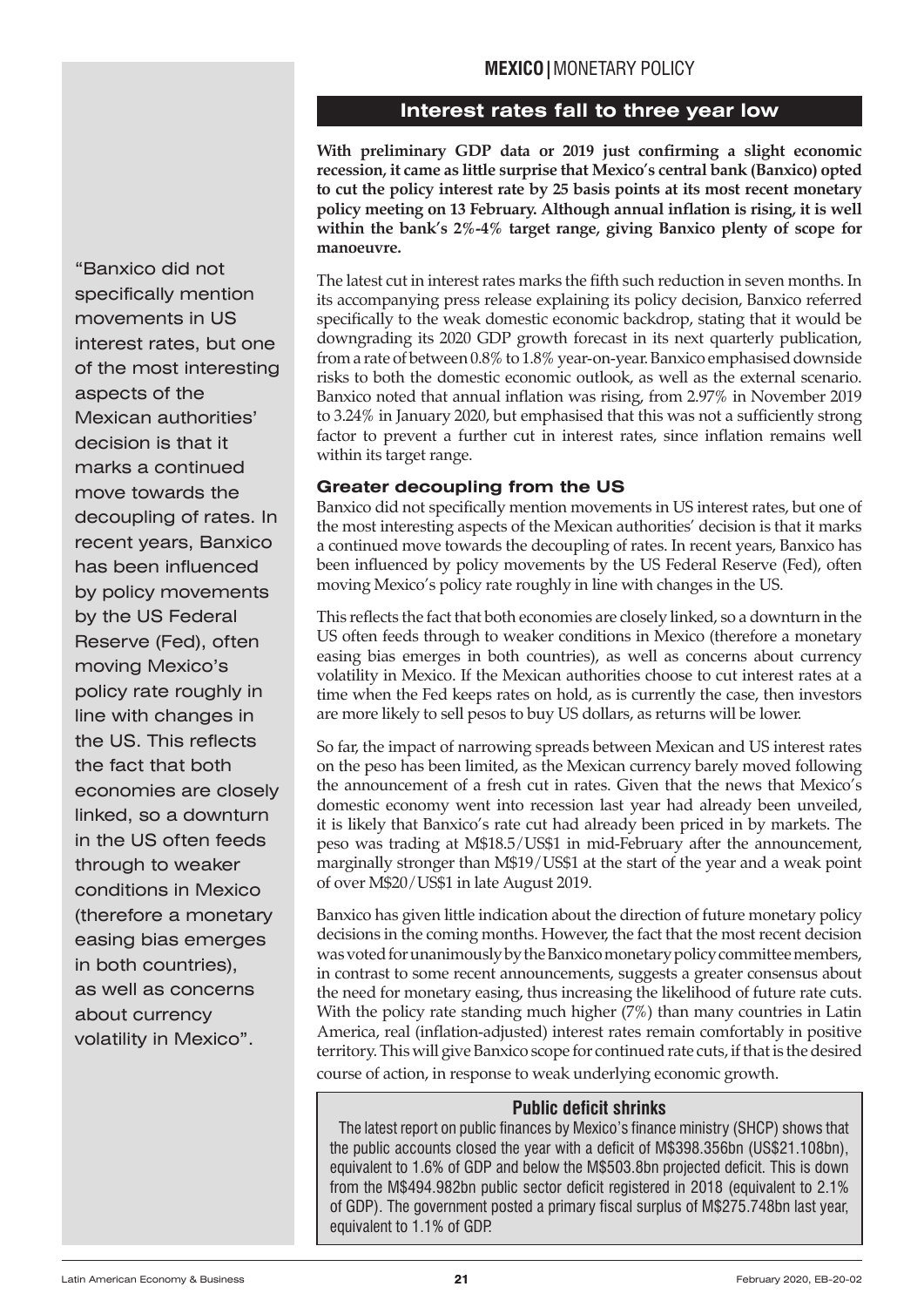#### **Gov't raises over US\$2bn in bond sale**

The Mexican government tapped international capital markets in mid-January, in a two-part bond sale. A 10-year bond was four-times oversubscribed and accounted for the majority of the funds raised, while the government also sold a smaller amount in 30-year notes. The fact that the issues were heavily oversubscribed and that the coupons were comparatively low indicate that the sales were a broad success. Investors have appeared to sweep aside underlying concerns about the weakness of the domestic economy and the economic policy line of the current government, which potentially is a reflection of the renewed monetary easing seen in many other economies, which reduces investment options and makes emerging market bond issues more attractive to investors. Mexico's finance ministry (SHCP) has stated that proceeds from the bond sales will cover 100% of public external debt repayments in 2020, as well as around 50% of total external financing needs. Meanwhile, the authorities have also continued to work to improve the profile of peso-denominated debt. A restructuring operation in late January involved the repurchase of debt falling due between 2020 and 2022 and the issuance of fresh notes that mature between 2023 and 2050.

## **MEXICO|**ENERGY

## **Energy policy in the spotlight**

**There have been mixed messages from the Mexican authorities regarding energy policy in recent weeks. On the one hand, comments made at an international energy conference – Energy Mexico 2020 – implied that the government is considering opening up greater opportunities for foreign investment in the national oil sector. But on the other hand, a spat between the state-owned oil firm, Pemex, and a consortium led by a private US firm, Talos Energy, has underlined the difficulties experienced by foreign oil firms hoping to get a foothold in the Mexican market.**

At the conference held in late January, government representatives hinted that dozens of projects may be launched in the coming weeks, which are likely to be open to private sector participation. However, there have been mixed messages about what these opportunities might consist of: in some areas, it has been heavily implied that the government is considering 'farmout' contracts, in which private oil firms will be able to provide particular services to Pemex in the areas of exploration and production.

However, other officials have been more sceptical. The energy minister, Rocío Nahle García, has recently been clear that she does not believe that the plans of the government led by President Andrés Manel López Obrador will include either farm-outs or fresh auction rounds (these were placed on hold when López Obrador assumed office just over a year ago). This begs the question of what projects might be open to the private sector, with supporting infrastructure for the energy sector the most likely candidate.

But the likely level of interest from private firms is unclear, since the government will place significant pressure on private sector firms to suppress costs. The experience of the Dos Bocas refinery construction project, which the authorities initially opened to public tender, only to reject all the bids submitted by private firms on the basis that their cost estimates (which were regarded as in line with international norms for the construction of a new refinery) were too high, will deter many potential private firms.

#### **Ambitious oil production target**

Aside from potential government efforts to boost private investment in the energy sector, the authorities remain confident about their ability to

for unanimously by the Banxico monetary policy committee members, in contrast "Banxico has given little indication about the direction of future monetary policy decisions in the coming months. However, the fact that the most recent decision was voted to some recent announcements, suggests a greater consensus about the need for monetary easing, thus increasing the likelihood of future rate cuts".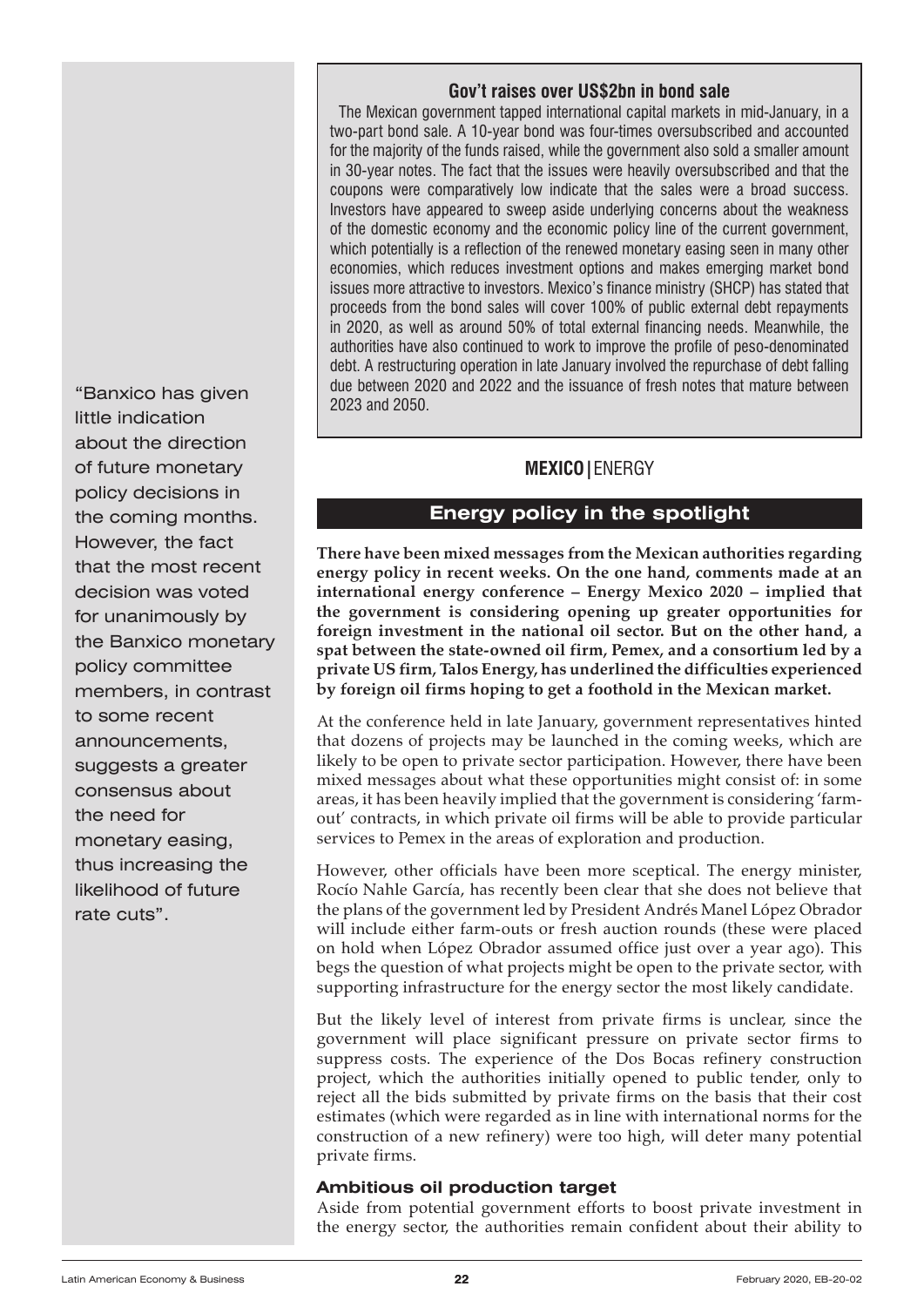increase overall oil production this year. In late January, Pemex's CEO, Octavio Romero Oropeza, announced an ambitious target of increasing oil output by nearly 15% between the end of 2019 (when production stood at 1.66m barrels per day [bpd]) and the end of 2020. This implies a production target of 1.9m bpd.

There are significant doubts about Pemex's ability to reach this goal. Pemex issued US\$5bn in bonds on 21 January, with the proceeds used to repurchase debt falling due this year as well as refinance other expensive near-term liabilities, but the company remains heavily indebted. This will complicate its ability to channel sufficient funds into existing and new projects to engineer such a sharp upturn in oil production.

Against this backdrop, a deepening spat between Pemex and a US-led consortium is threatening to delay new oil wells coming on stream. The 'Zama 1' oil well had been viewed as something of a success story; after the previous Enrique Peña Nieto administration (2012-218) opened the sector to foreign participation, the Zama 1 well was one of the first to be drilled by a private firm consortium (including the US firm Talos Energy, the United Kingdom's Premier Oil and Mexican firm Sierra Oil & Gas).

 Large-scale discoveries were confirmed in 2017, reportedly in the region of 1bn-1.5bn barrels. But progress has slowed dramatically in recent months. The problem is that part of the extensive oil reserves discovered extend into a neighbouring block owned by Pemex. Both sides claim that a majority of the oil is located in their blocks and that they therefore have exploration rights.

Although developments will not impact on oil production trends in 2020, since the Zama 1 well was not expected to come on stream this year anyway, the case has broader implications for foreign investment in Mexico's oil sector as a whole. Other firms that won concessions in the various auctions that were held under the Peña Nieto administration may well be more reticent to power ahead with investment, particularly given that international oil prices have fallen.

## **Pemex reduces its debt**

On 29 January the general director of Mexico's state-owned oil company Pemex, Octavio Romero, reported that the firm's debt stood at M\$1.95trn (US\$103.2bn) at the close of 2019. The figure is lower than the M\$2.08trn reported by Pemex in 2018. Romero said that the M\$127bn reduction in the debt was the result of the M\$107bn financial rescue package that the government led by President Andrés Manuel López Obrador has implemented since it assumed office in December 2018 to shore up Pemex's finances. This involved the restructuring of the company to cut costs; the reduction of its tax burden; and the refinancing of its debts. Romero celebrated "We have managed to reduce the debt... Pemex's debt has fallen in real terms last year". Despite the improvement Pemex remains one of the world's most indebted oil firms.

**MACONDER**<br>farm-outs or fresh auction rounds (these were placed on hold when López Obrador "The energy minister, Rocío Nahle García, has recently been clear that she does not believe that the plans of the government led by President Andrés Manel López Obrador will include either assumed office just over a year ago). This begs the question of what projects might be open to the private sector, with supporting infrastructure for the energy sector the most likely candidate".